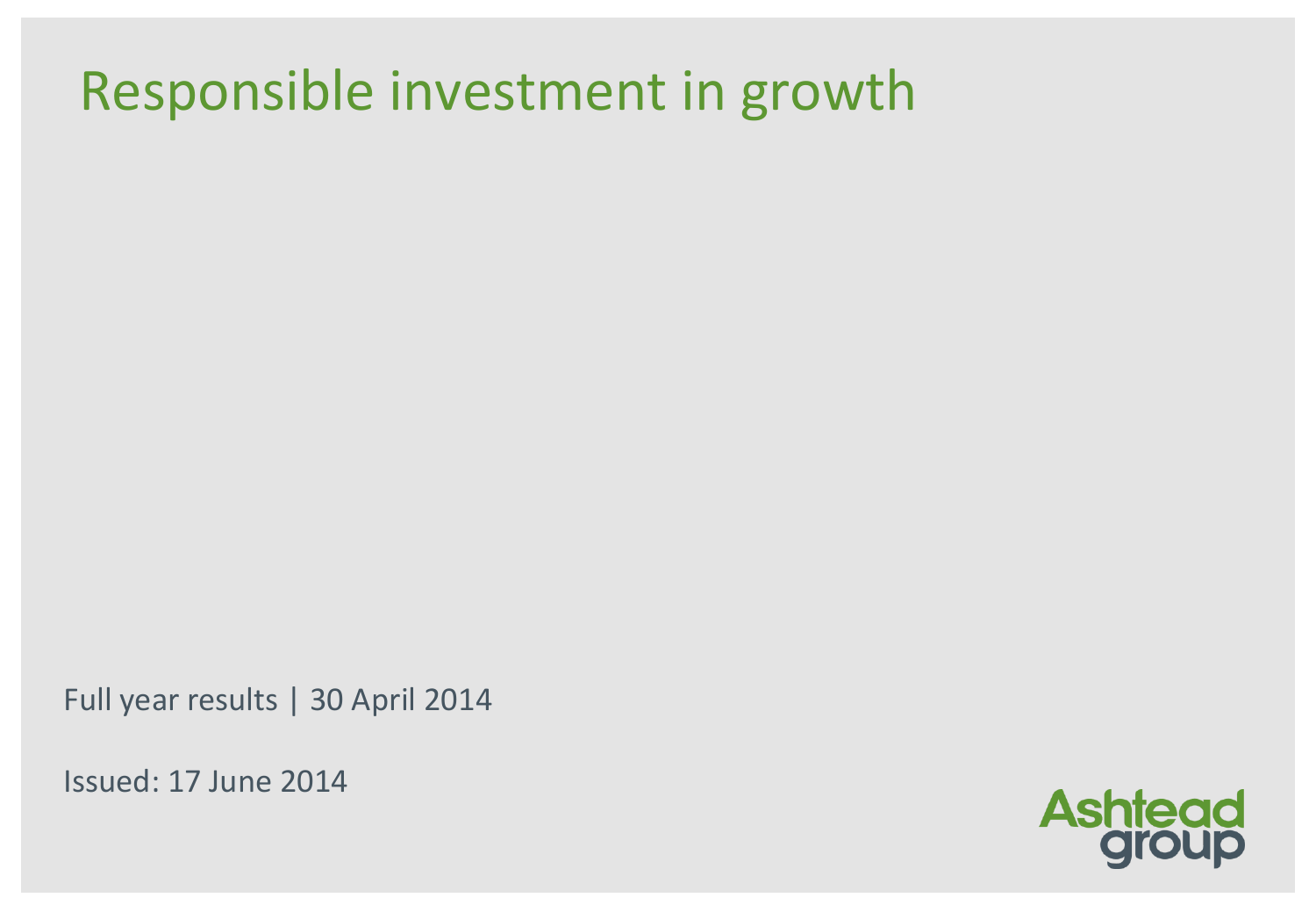### Legal notice

This presentation has been prepared to inform investors and prospective investors in the secondary markets about the Group and does not constitute an offer of securities or otherwise constitute an invitation or inducement to any person to underwrite, subscribe for or otherwise acquire securities in Ashtead Group plc or any of its subsidiary companies.

The presentation contains forward looking statements which are necessarily subject to risks and uncertainties because they relate to future events. Our business and operations are subject to a variety of risks and uncertainties, many of which are beyond our control and, consequently, actual results may differ materially from those projected by any forward looking statements.

Some of the factors which may adversely impact some of these forward looking statements are discussed in the Group's audited results for the year ended 30 April 2014 under "Principal risks and uncertainties".

This presentation contains supplemental non-GAAP financial and operating information which the Group believes provides valuable insight into the performance of the business. Whilst this information is considered as important, it should be viewed as supplemental to the Group's financial results prepared in accordance with International Financial Reporting Standards and not as a substitute for them.

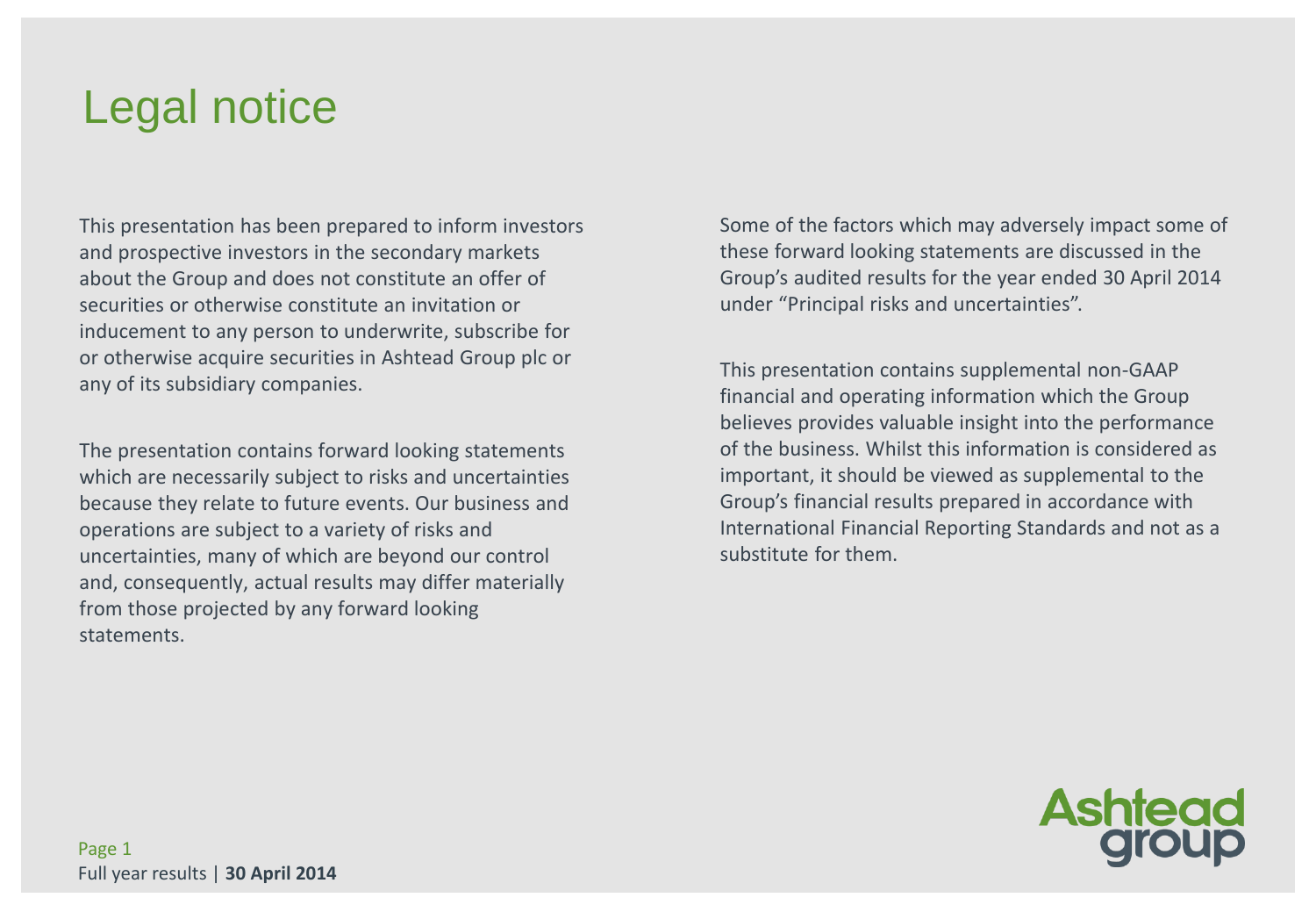### **Overview**

- Group rental revenue increase<sup>1</sup> of 24%
- Record Group pre-tax profit for the year of £362m, up 50% at constant exchange rates
- Group EBITDA margin improves to 42% (2013: 38%)
- £741m of capital invested in the business (2013: £580m)
- Group RoI of 19% (2013: 16%)
- Net debt to EBITDA leverage<sup>1</sup> reduced to 1.8 times (2013: 1.9 times)
- Proposed final dividend of 9.25p making 11.5p for the year (2013: 7.5p)

<sup>1</sup> At constant exchange rates

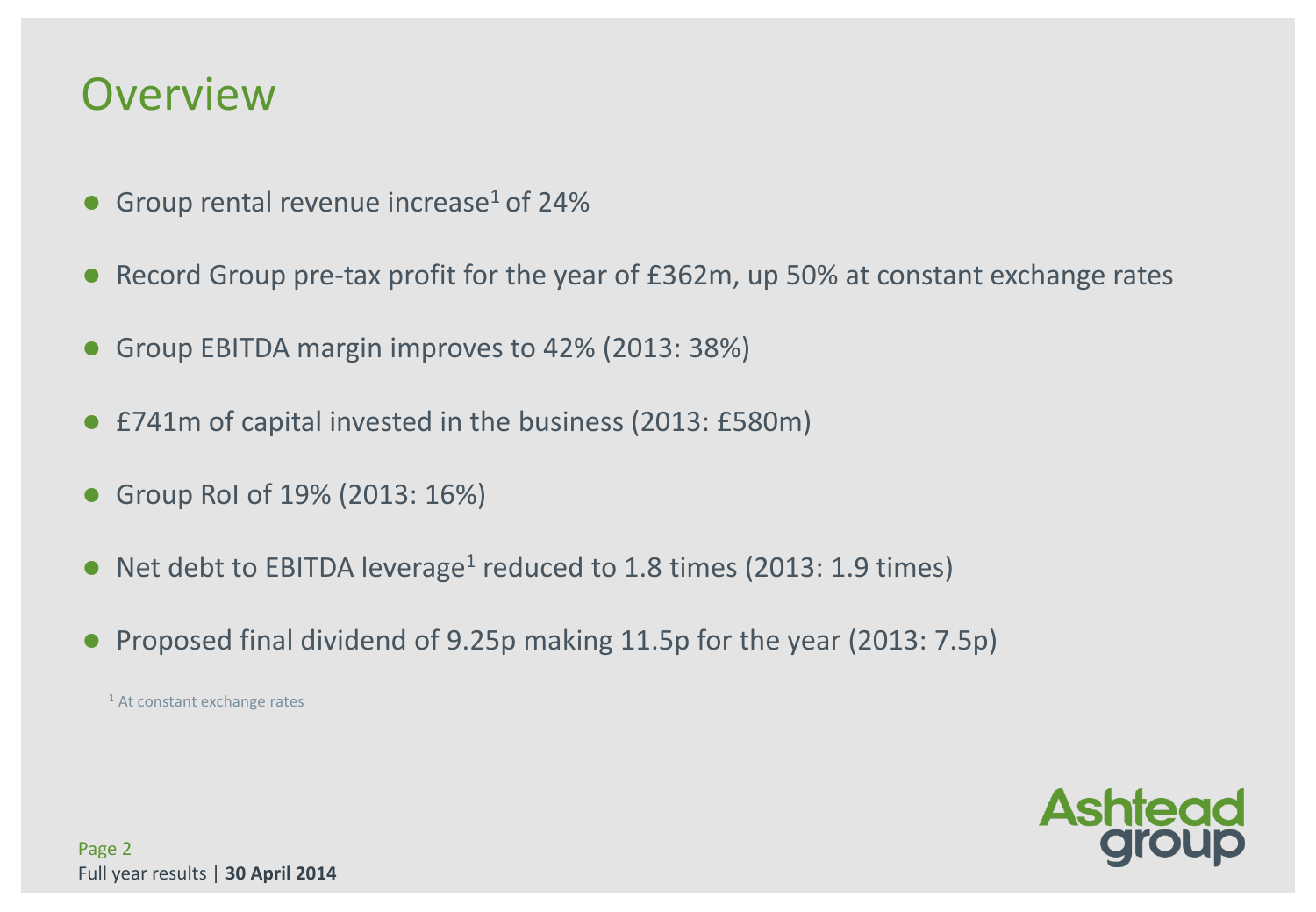# Suzanne Wood Finance director

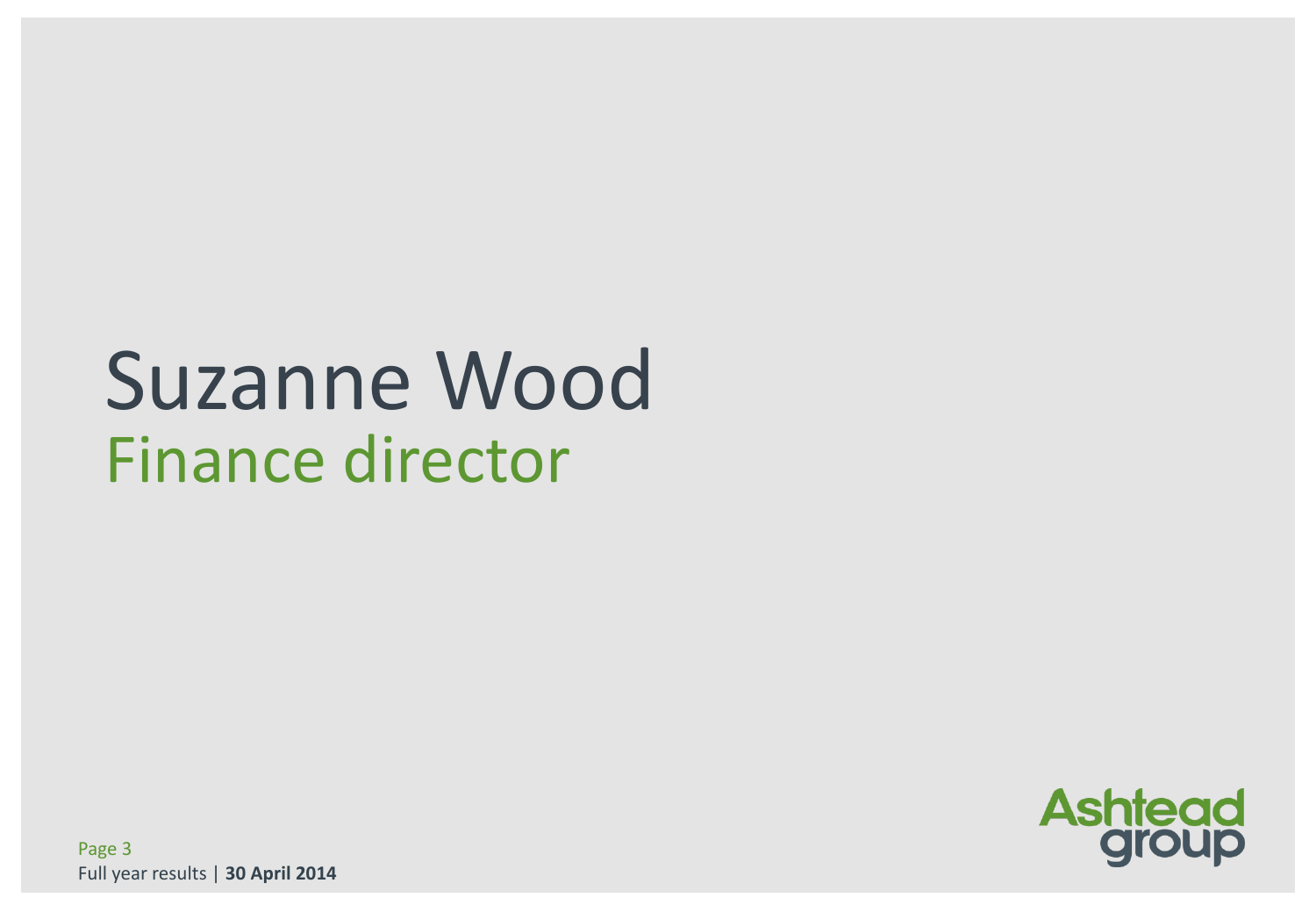### Q4 Group revenue and profit

|                                           |       | Q <sub>4</sub>    |                     |
|-------------------------------------------|-------|-------------------|---------------------|
| (fm)                                      | 2014  | 2013 <sup>1</sup> | Change <sup>2</sup> |
| <b>Revenue</b>                            | 385   | 348               | 19%                 |
| - of which rental                         | 356   | 307               | 24%                 |
| Operating costs                           | (231) | (226)             | 10%                 |
| <b>EBITDA</b>                             | 154   | 122               | 36%                 |
| Depreciation                              | (71)  | (59)              | 27%                 |
| <b>Operating profit</b>                   | 83    | 63                | 45%                 |
| Net interest                              | (14)  | (11)              | 33%                 |
| <b>Profit before tax and amortisation</b> | 69    | 52                | 48%                 |
| Earnings per share (p)                    | 9.8   | 7.0               | 55%                 |
| <b>Margins</b>                            |       |                   |                     |
| - EBITDA                                  | 40%   | 35%               |                     |
| - Operating profit                        | 21%   | 18%               |                     |

*1 Prior year figures restated for the adoption of IAS 19 'Employee Benefits' (revised)*

*2 At constant exchange rates*

*3 The results in the table above are the Group's underlying results and are stated before exceptionals, intangible amortisation and fair value remeasurements*

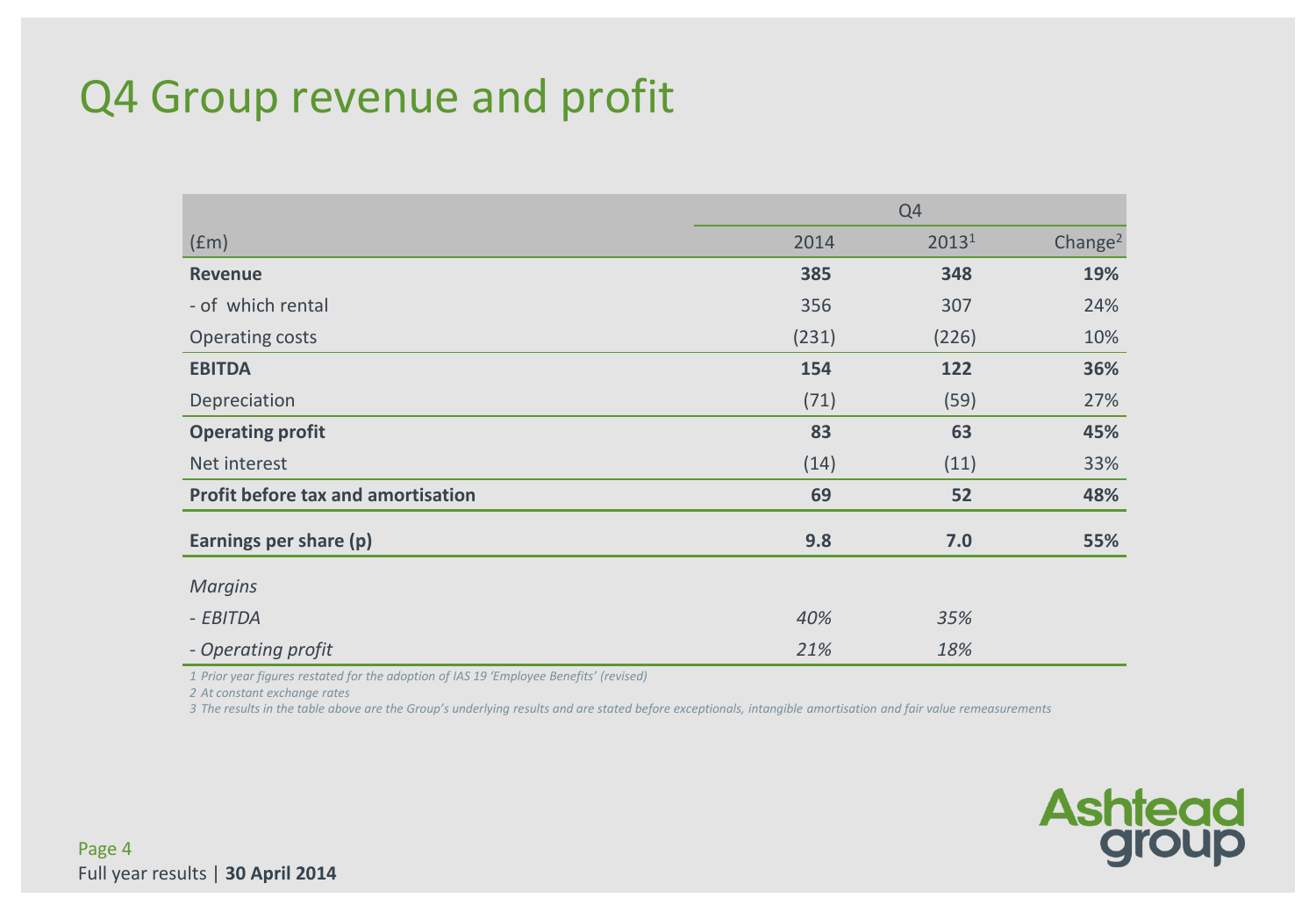### Full year Group revenue and profit

|                                    |       | <b>FY</b>         |                     |
|------------------------------------|-------|-------------------|---------------------|
| (f <sub>em</sub> )                 | 2014  | 2013 <sup>1</sup> | Change <sup>2</sup> |
| <b>Revenue</b>                     | 1,635 | 1,362             | 22%                 |
| - of which rental                  | 1,475 | 1,206             | 24%                 |
| <b>Operating costs</b>             | (950) | (843)             | 14%                 |
| <b>EBITDA</b>                      | 685   | 519               | 34%                 |
| Depreciation                       | (276) | (229)             | 22%                 |
| <b>Operating profit</b>            | 409   | 290               | 43%                 |
| Net interest                       | (47)  | (45)              | 7%                  |
| Profit before tax and amortisation | 362   | 245               | 50%                 |
| Earnings per share (p)             | 46.6  | 31.4              | 51%                 |
| <b>Margins</b>                     |       |                   |                     |
| - EBITDA                           | 42%   | 38%               |                     |
| - Operating profit                 | 25%   | 21%               |                     |

*1 Prior year figures restated for the adoption of IAS 19 'Employee benefits' (revised)*

*2 At constant exchange rates*

*3 The results in the table above are the Group's underlying results and are stated before exceptionals, intangible amortisation and fair value remeasurements*

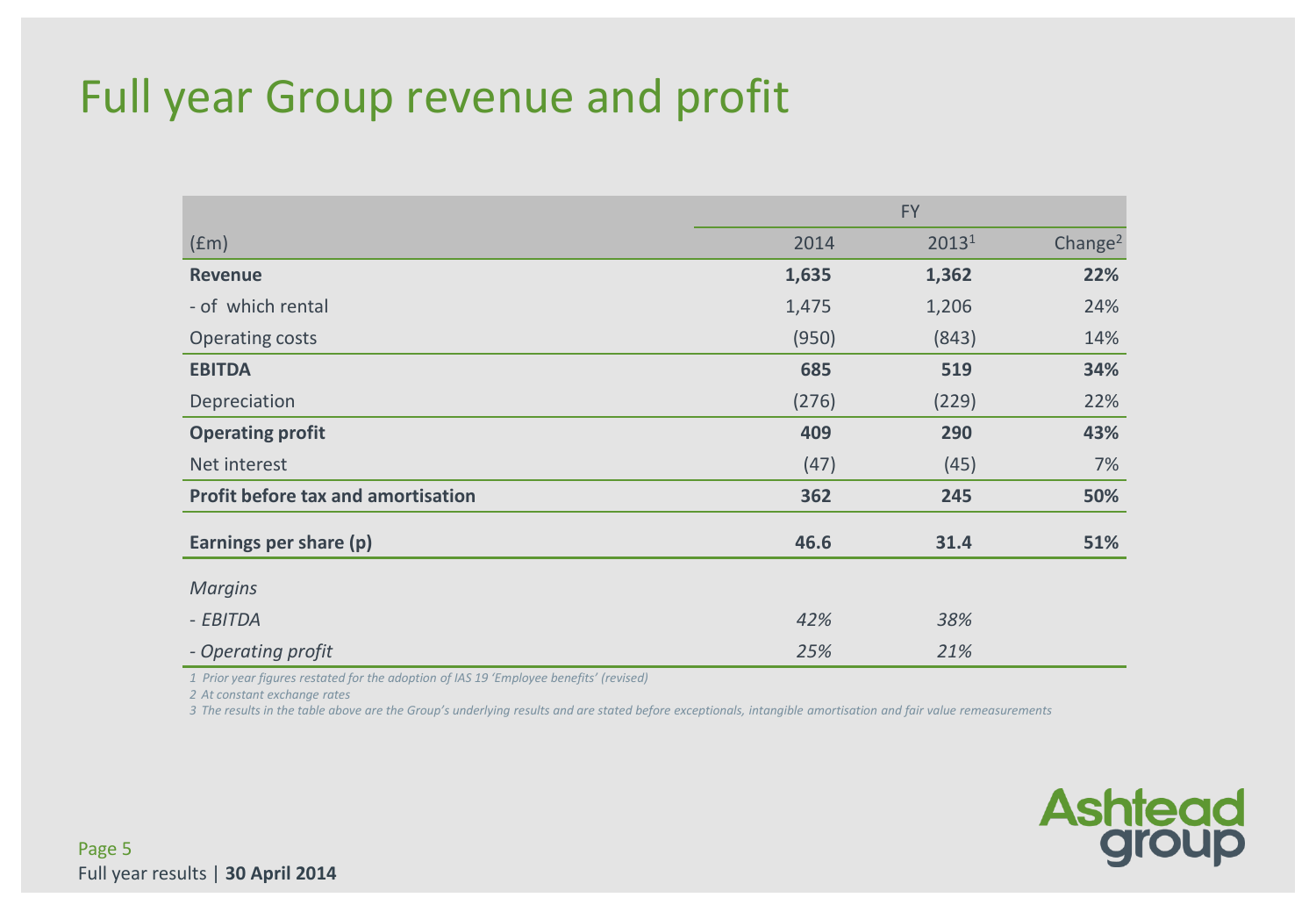### Full year results – Sunbelt



|                     | Revenue bridge |                 |
|---------------------|----------------|-----------------|
|                     | Change         | $(\textsf{5m})$ |
| 2013 rental revenue |                | 1,611           |
| Change - Volume     | $+17%$         | 279             |
| – Yield             | $+4%$          | 83              |
| 2014 rental revenue |                | 1,973           |
| Sales revenue       |                | 216             |
| 2014 total revenue  |                | 2,189           |

|                                            | <b>EBITDA</b> bridge |                 |
|--------------------------------------------|----------------------|-----------------|
|                                            | Change               | $(\mathsf{5m})$ |
| 2013 EBITDA                                |                      | 741             |
| Rental revenue increase                    | $+23%$               | 362             |
| Operating cost increase                    | $+14%$               | (126)           |
| Increase in profit on sale of fixed assets |                      | 11              |
| 2014 EBITDA                                |                      | 988             |

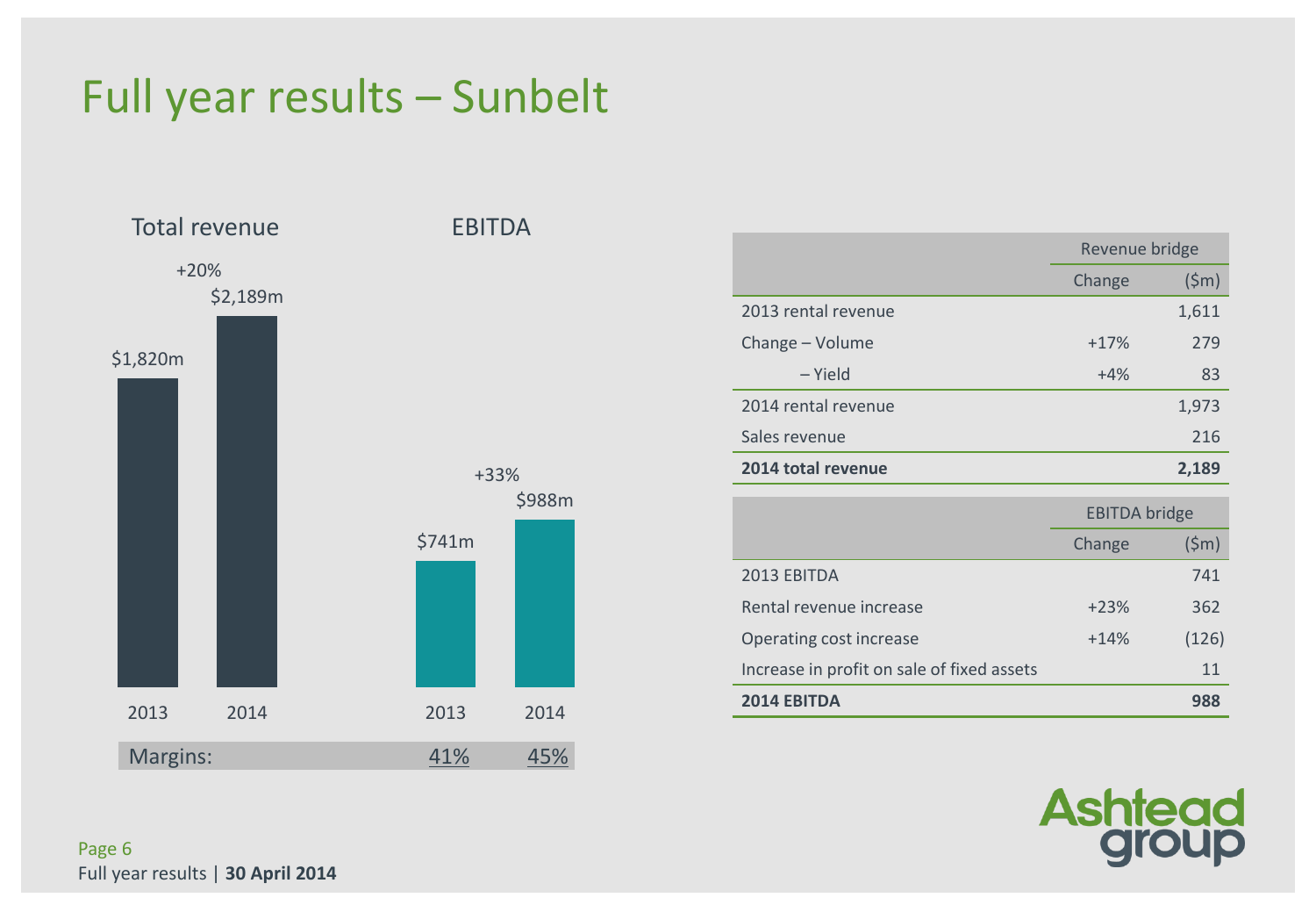### Full year results – A-Plant



|                     | Revenue bridge |                    |
|---------------------|----------------|--------------------|
|                     | Change         | (f <sub>em</sub> ) |
| 2013 rental revenue |                | 183                |
| Change - Volume     | $+21%$         | 39                 |
| – Yield             | $+9%$          | 22                 |
| 2014 rental revenue |                | 244                |
| Sales revenue       |                | 24                 |
| 2014 total revenue  |                | 268                |

|                                            | <b>EBITDA</b> bridge |      |
|--------------------------------------------|----------------------|------|
|                                            | Change               | (fm) |
| 2013 EBITDA                                |                      | 57   |
| Rental revenue increase                    | $+33%$               | 61   |
| Operating cost increase                    | $+32%$               | (40) |
| Increase in profit on sale of fixed assets |                      |      |
| <b>2014 EBITDA</b>                         |                      | 79   |

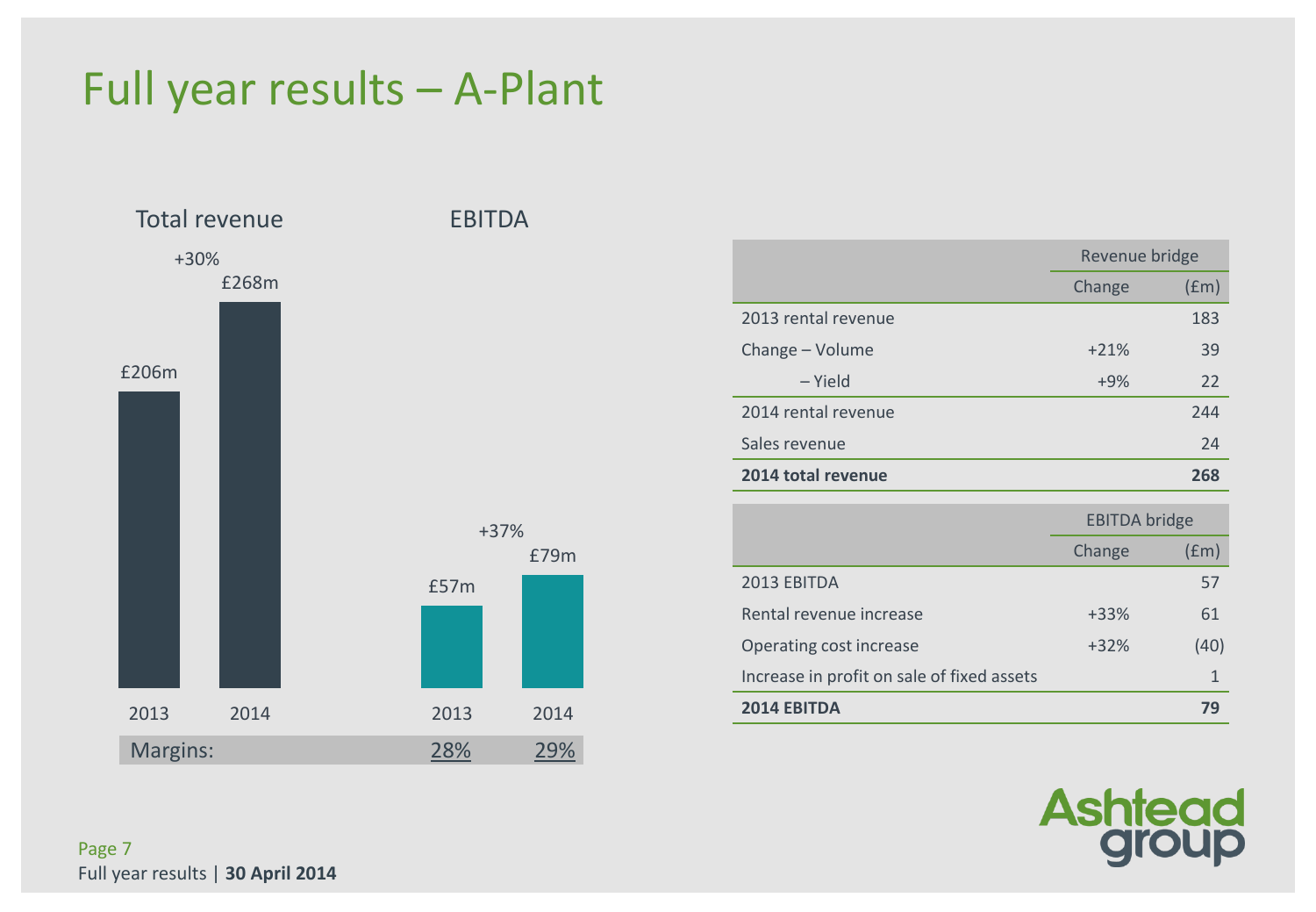### Cash flow Significant reinvestment in our rental fleet

| (fm)                                                  | 2014  | 2013  | Change |
|-------------------------------------------------------|-------|-------|--------|
| EBITDA before exceptional items                       | 685   | 519   | $+32%$ |
| Cash conversion ratio <sup>1</sup>                    | 94%   | 97%   |        |
| Cash inflow from operations <sup>2</sup>              | 646   | 501   | $+29%$ |
| Payments for capital expenditure                      | (741) | (583) |        |
| Rental equipment and other disposal proceeds received | 102   | 96    |        |
|                                                       | (639) | (487) |        |
| Interest and tax paid                                 | (56)  | (48)  |        |
| Exceptional costs paid                                | (2)   | (16)  |        |
| Free cash flow                                        | (51)  | (50)  |        |
| <b>Business acquisitions</b>                          | (103) | (34)  |        |
| Dividends paid                                        | (41)  | (20)  |        |
| Purchase of own shares by the ESOT                    | (23)  | (10)  |        |
| Increase in net debt                                  | (218) | (114) |        |

<sup>1</sup> Cash inflow from operations as a percentage of EBITDA

2 Before fleet changes and exceptionals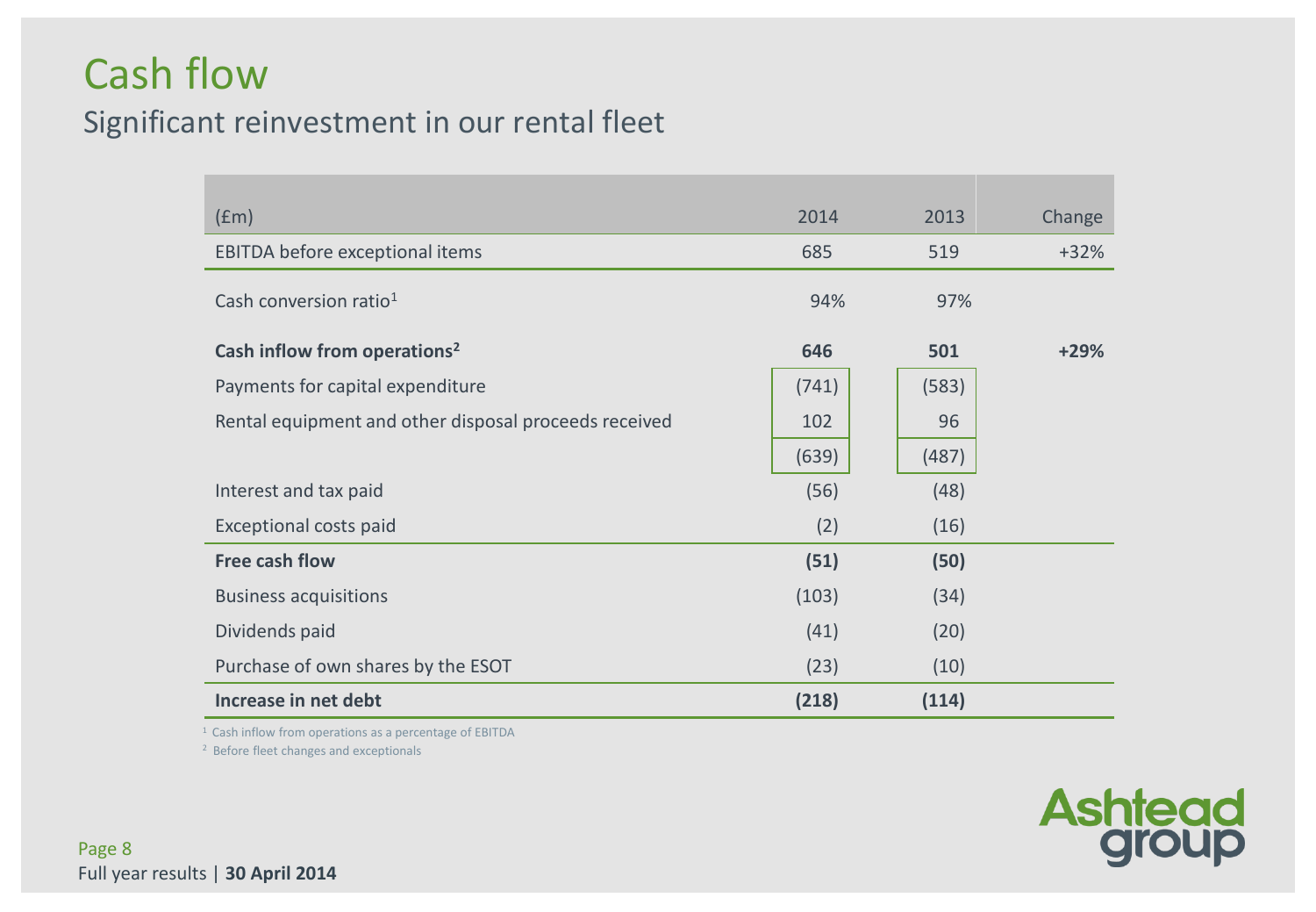### Net debt and leverage

Net debt to EBITDA continues to reduce as we invest in the fleet

| (f <sub>em</sub> )                           | April<br>2014 | April<br>2013 |
|----------------------------------------------|---------------|---------------|
| Net debt at 30 April                         | 1,014         | 854           |
| <b>Translation impact</b>                    | (88)          | 39            |
| Opening debt at closing exchange rates       | 926           | 893           |
| Change from cash flows                       | 218           | 114           |
| Non-cash movements                           | 5             | 7             |
| Net debt at period end                       | 1,149         | 1,014         |
| Comprising:                                  |               |               |
| First lien senior secured bank debt          | 610           | 716           |
| Second lien secured notes                    | 537           | 315           |
| Finance lease obligations                    | 5             | 3             |
| Cash in hand                                 | (3)           | (20)          |
| <b>Total net debt</b>                        | 1,149         | 1,014         |
| Net debt to EBITDA leverage <sup>*</sup> (x) | 1.8           | 1.9           |



\*At constant exchange rates

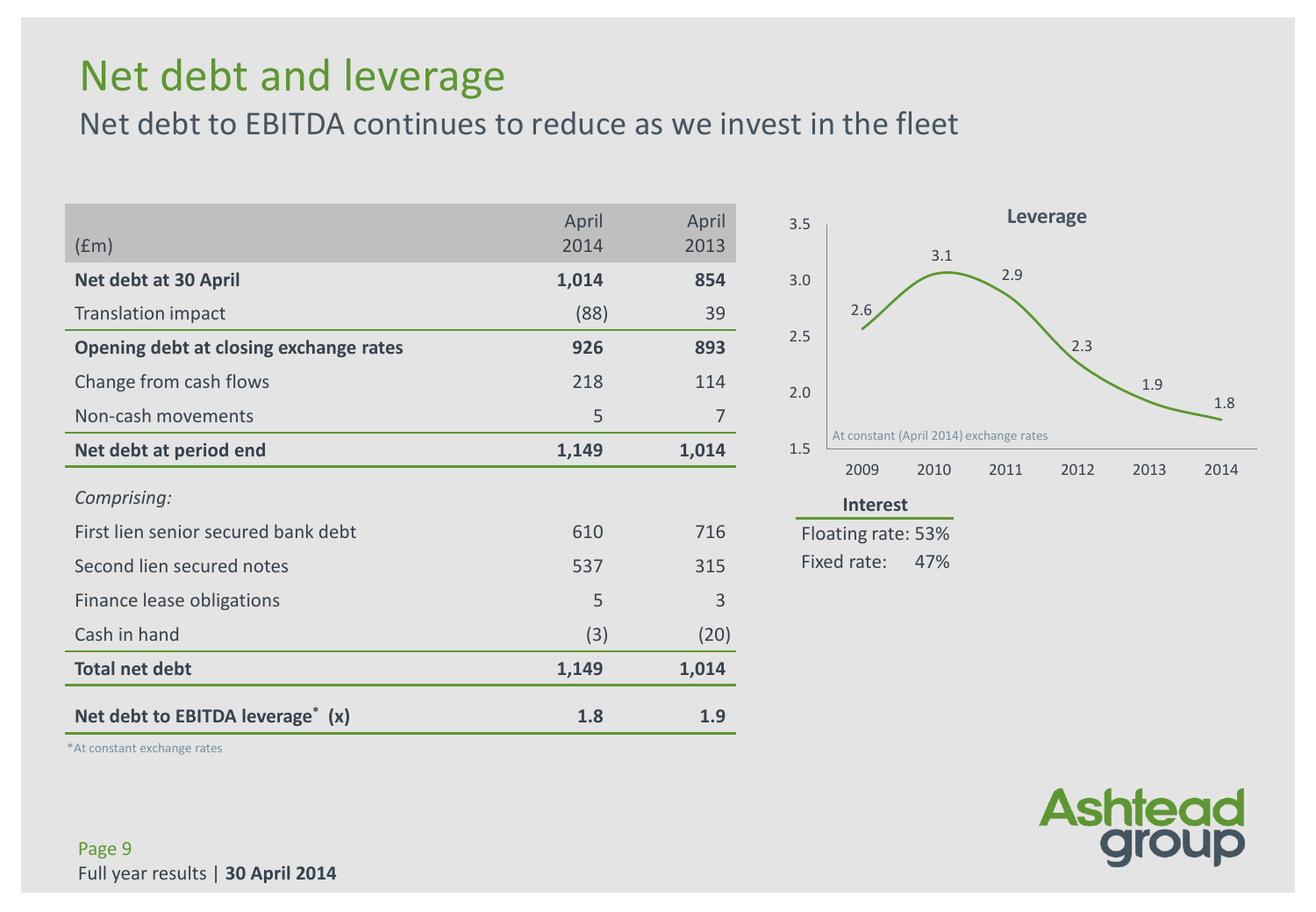### Cyclical cash generation

Cash positive once growth moderates – highly generative during downturn



Page 10 Full year results | **30 April 2014**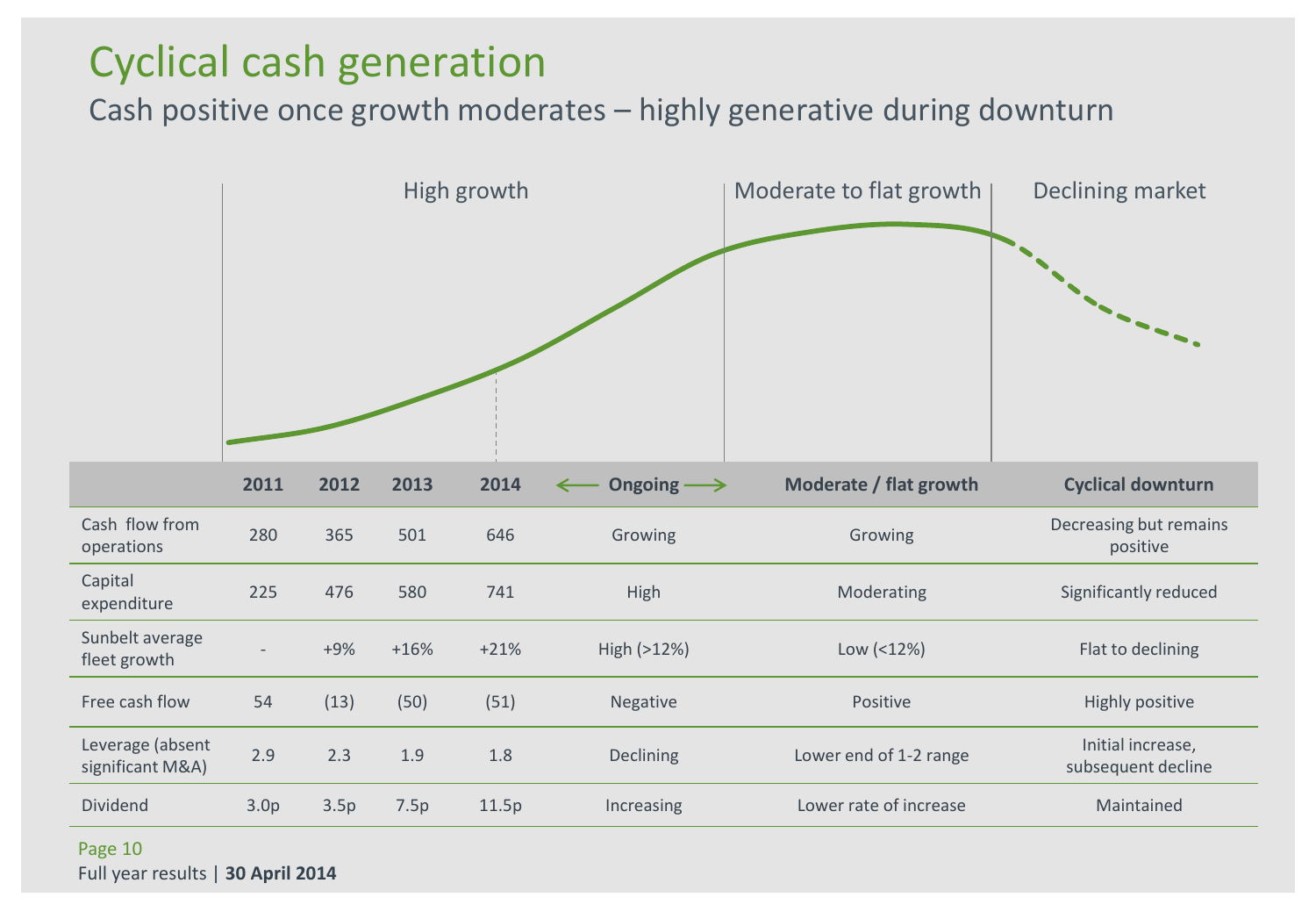### Continued progression in RoI



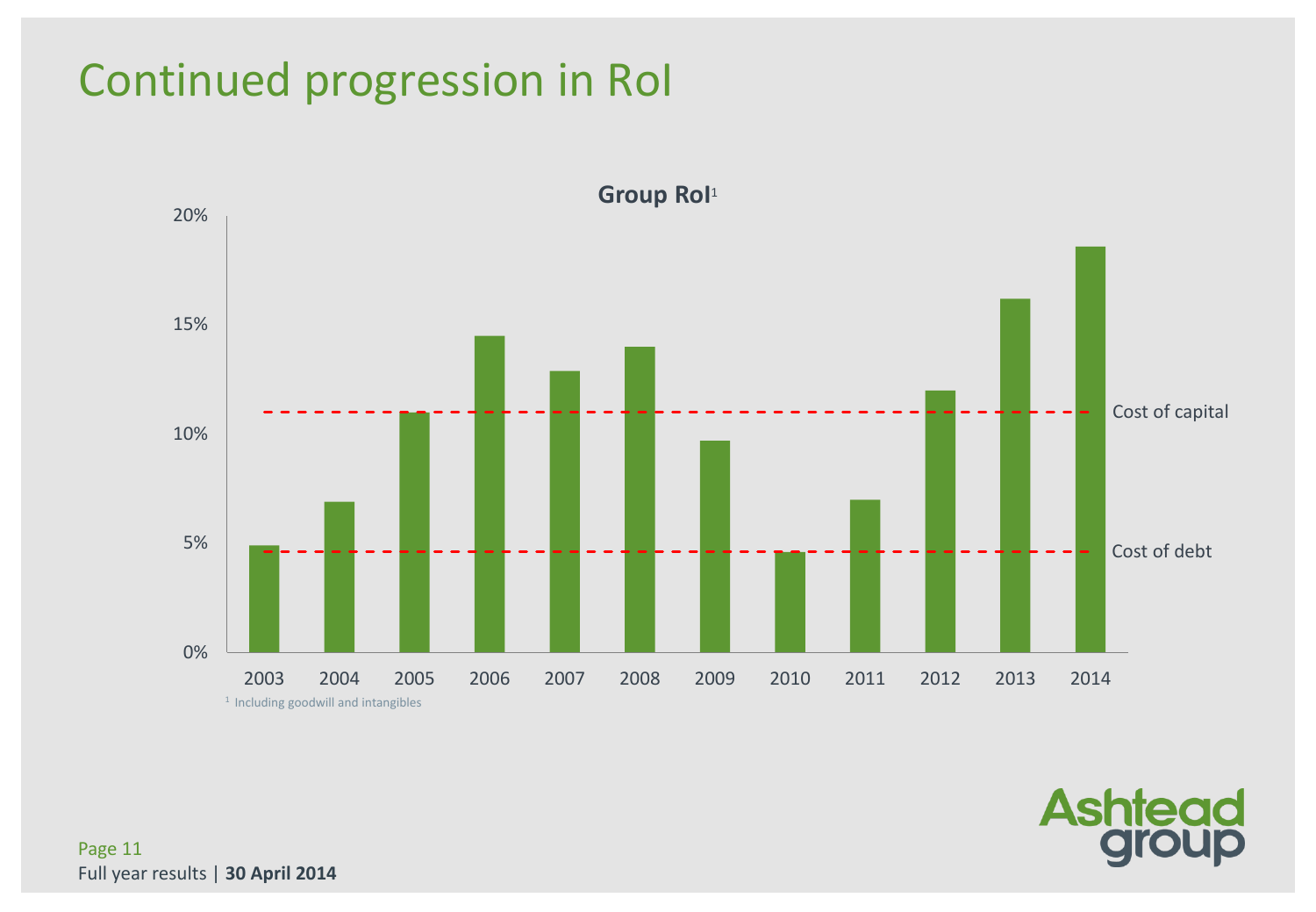# Geoff Drabble Chief executive



Page 12 Full year results | **30 April 2014**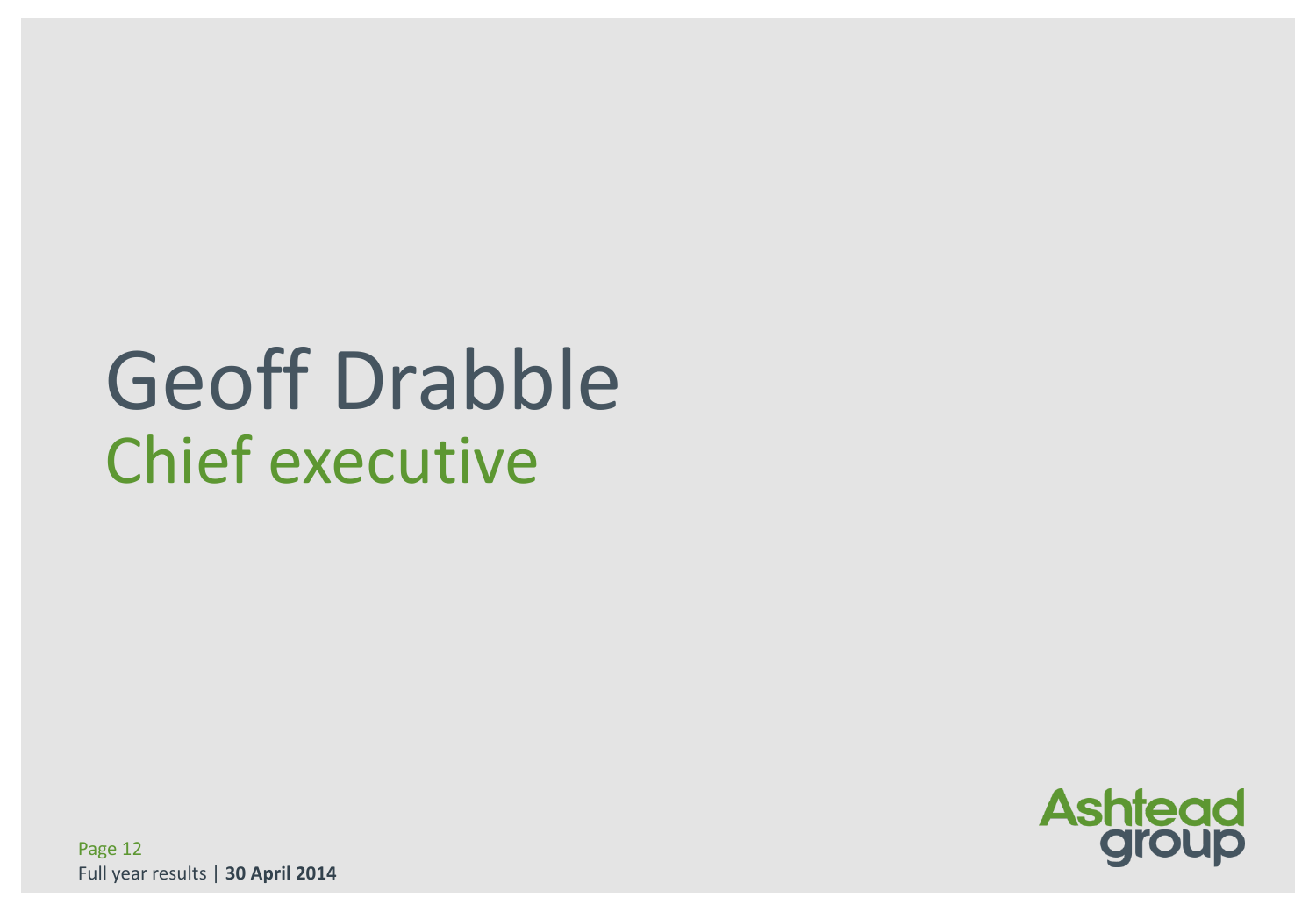### Sunbelt revenue drivers

### Continuation of strong performance in both volume and yield





#### **Year over year change in yield**





Page 13 Full year results | **30 April 2014**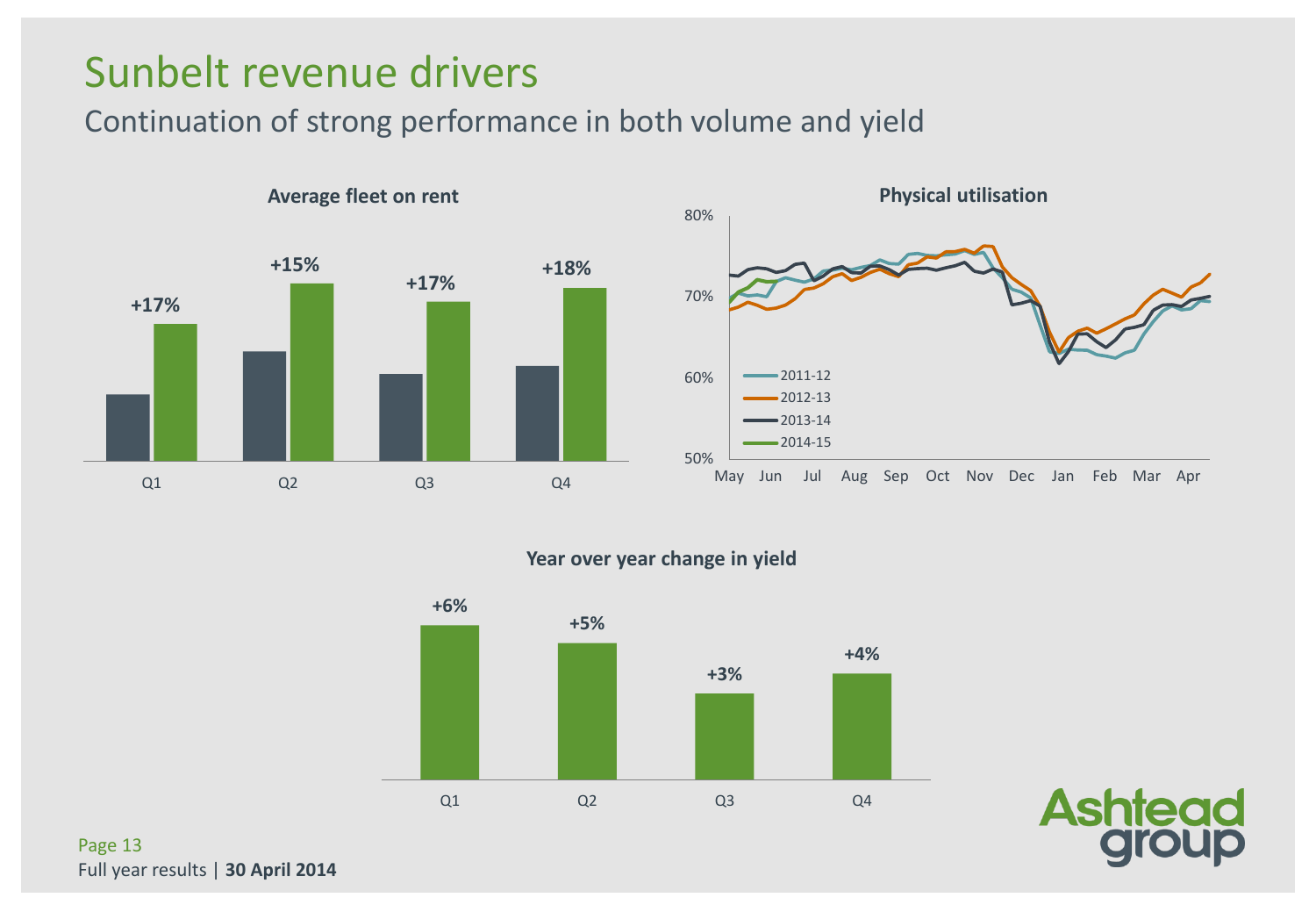### Sustained period of growth

### Further opportunity within these ranges



#### **Average fleet on rent growth (%)**

**Change in yield (%)**



Page 14 Full year results | **30 April 2014**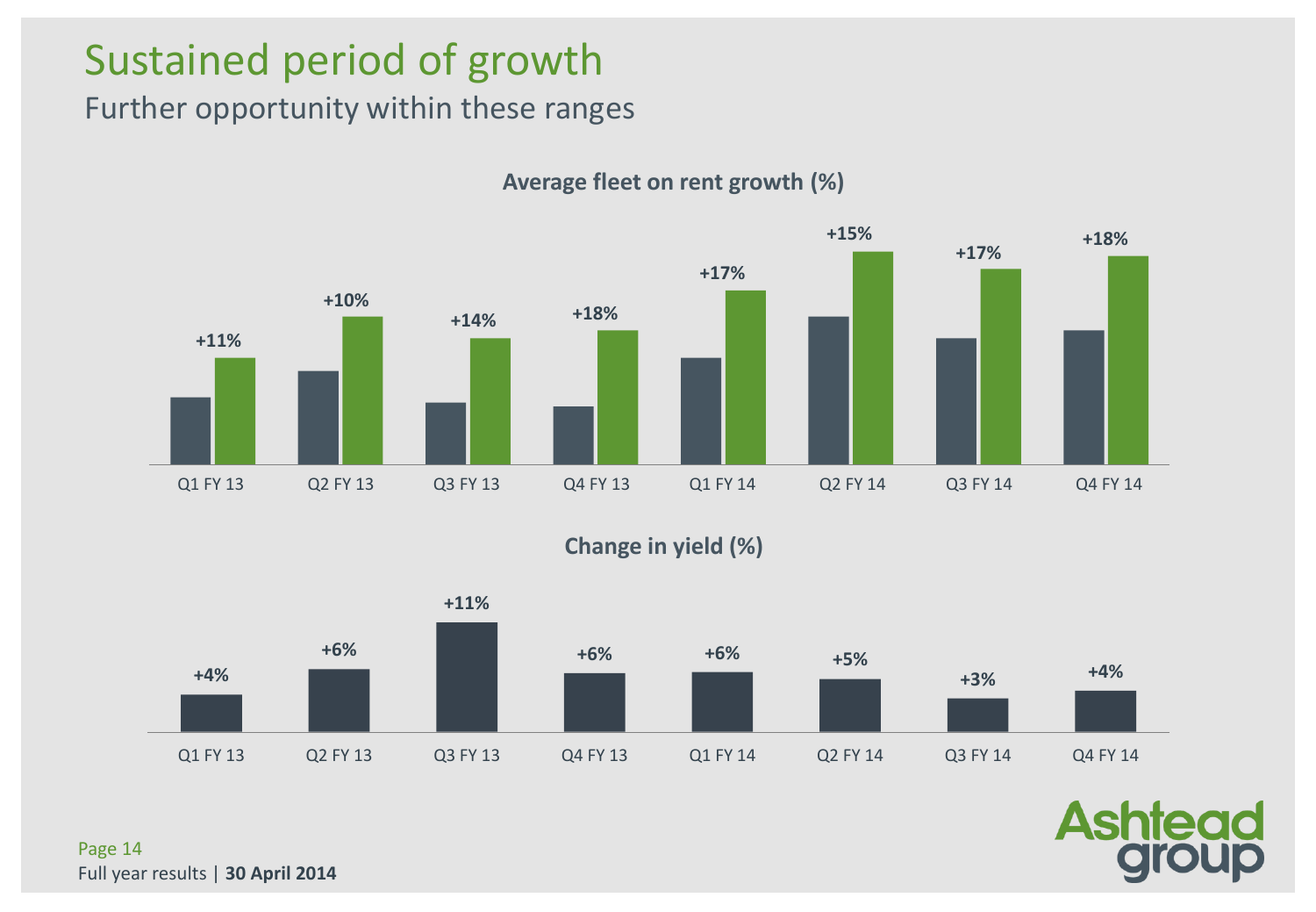### Strategy going forward

No change

- Strong operational and financial platform realising scale benefits
- Fragmented market with clear opportunity for further significant share gains
- Focus will continue to be on organic growth with bolt-ons and greenfields playing an increasing part
- All delivered whilst retaining financial discipline

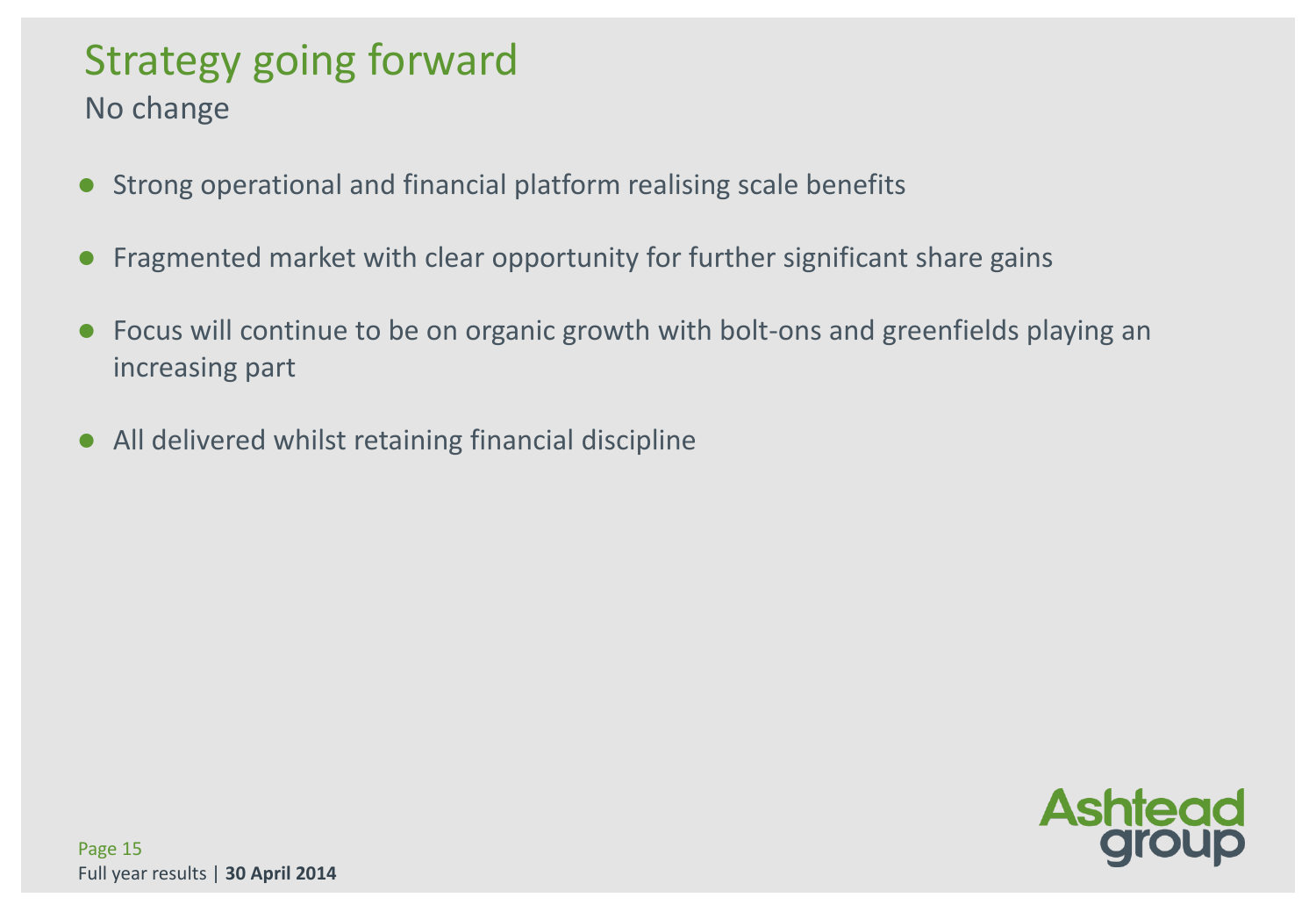### Sunbelt has successfully repositioned itself over the last 3 years

|                       | 2011     | 2014     | Change  |
|-----------------------|----------|----------|---------|
| Rental revenue        | \$1,084m | \$1,973m | $+82%$  |
| <b>EBITDA</b> margins | 32%      | 45%      |         |
| Rol                   | 12.3%    | 26.4%    |         |
| Leverage <sup>1</sup> | 2.9x     | 1.8x     |         |
| Net debt              | \$1,294m | \$1,939m | \$0.6bn |
| Fleet size            | \$2,151m | \$3,596m | $+67%$  |
| $OLV2$ of fleet       | \$1,127m | \$2,608m | \$1.5bn |
| Fleet age (months)    | 44       | 27       |         |

<sup>1</sup> At constant (April 2014) exchange rates

<sup>2</sup> Rouse Orderly Liquidation Value

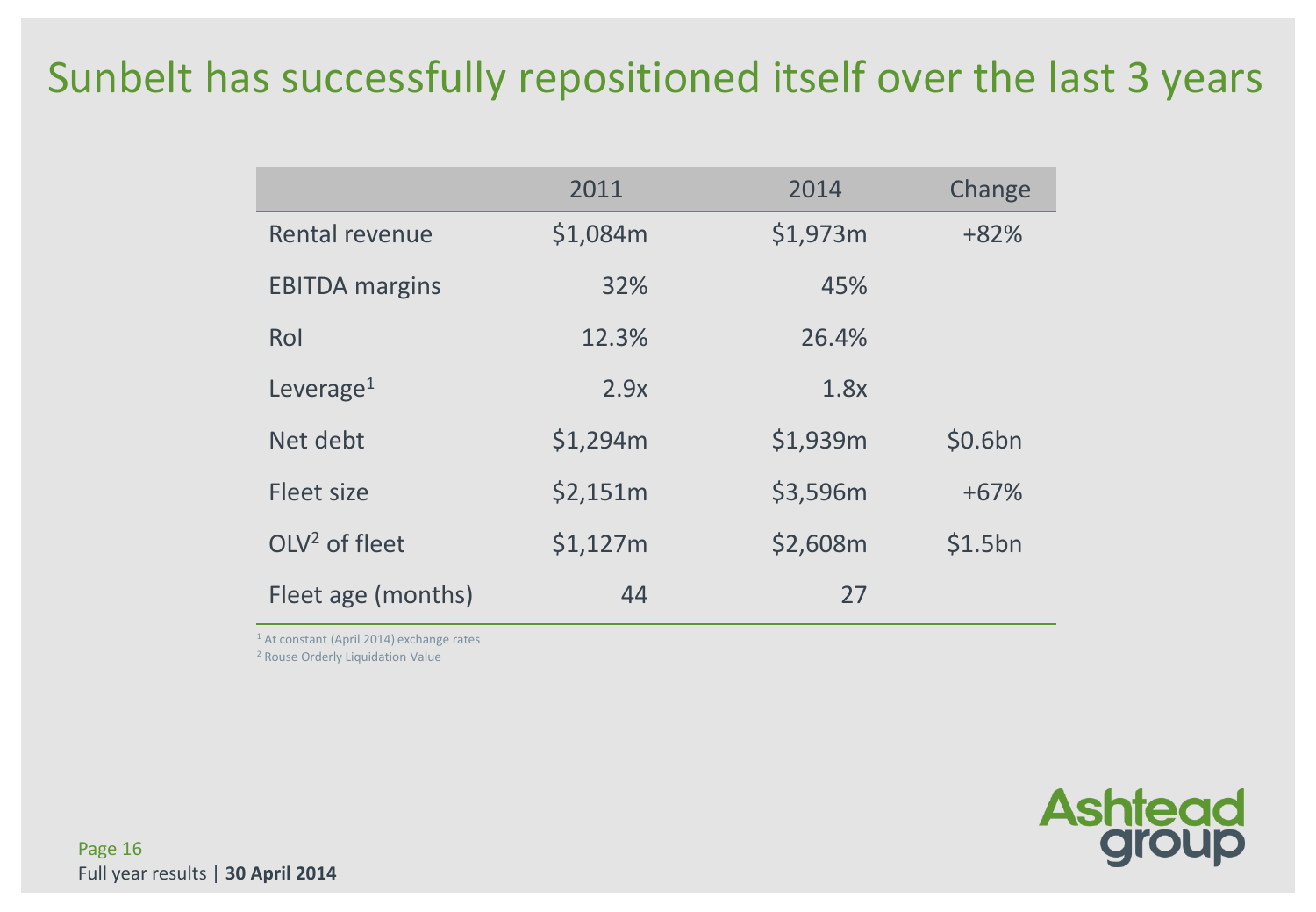### Market outlook

Look set to benefit from improving markets over the medium term

#### Trends very encouraging

| Rental revenue forecasts   | 2013  | 2014  | 2015   |
|----------------------------|-------|-------|--------|
| Industry rental revenue    | $+6%$ | $+8%$ | $+10%$ |
| Source: IHS Global Insight |       |       |        |

| Total building starts<br>(Millions of square feet) | 2013   | 2014   | 2015   |
|----------------------------------------------------|--------|--------|--------|
| <b>Total building</b>                              | $+18%$ | $+18%$ | $+21%$ |
| Commercial and Industrial                          | $+17%$ | $+16%$ | $+16%$ |
| Institutional                                      | $-3%$  | $+2%$  | $+11%$ |
| Residential                                        | $+23%$ | $+21%$ | $+24%$ |

Source: McGraw Hill

This supports strong medium-term growth



- We remain a late cycle non-residential business
- Our sweet spot is 12-24 months after starts

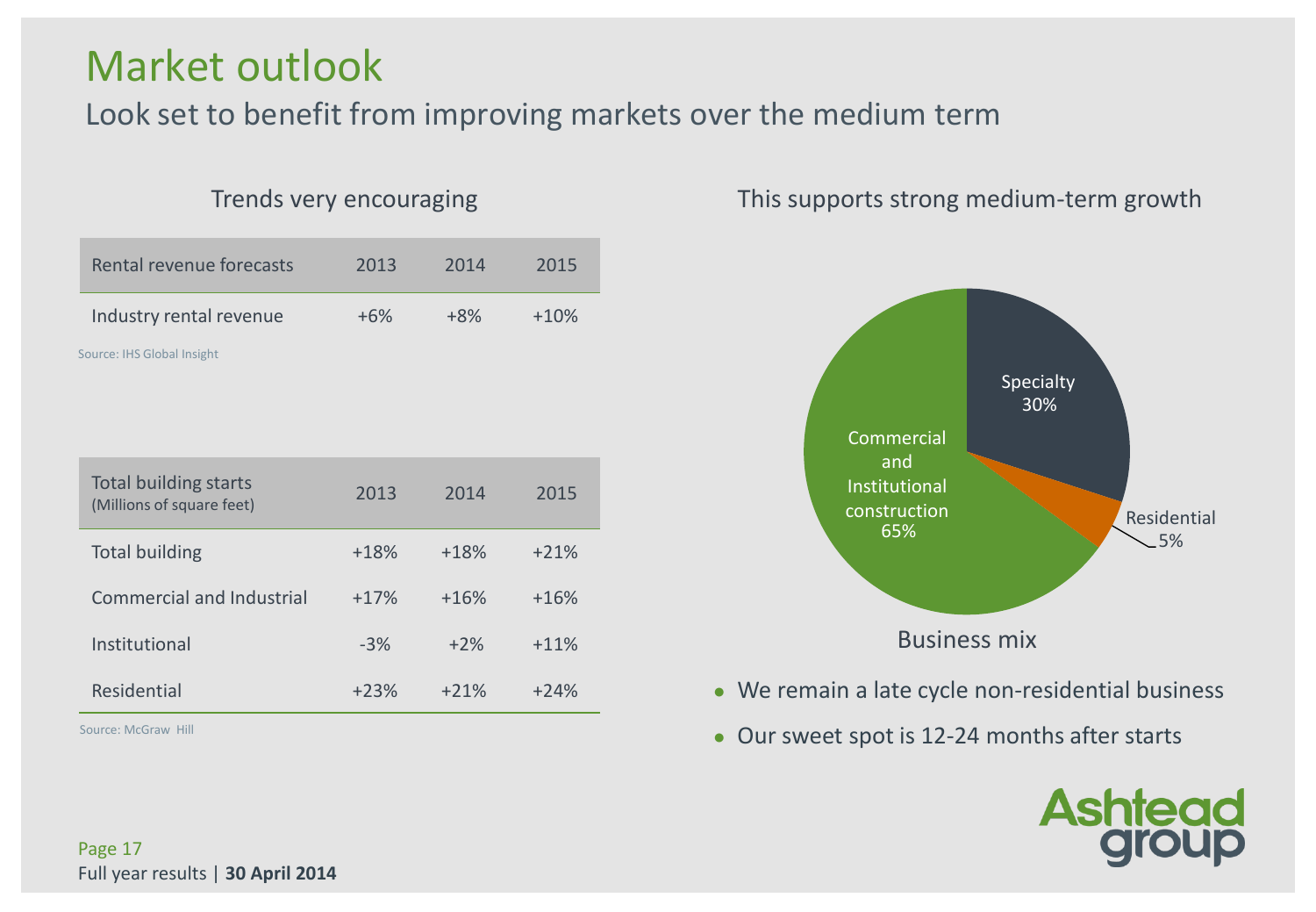### Early cycle

We maintain our view of a long and steady recovery





Page 18 Full year results | **30 April 2014**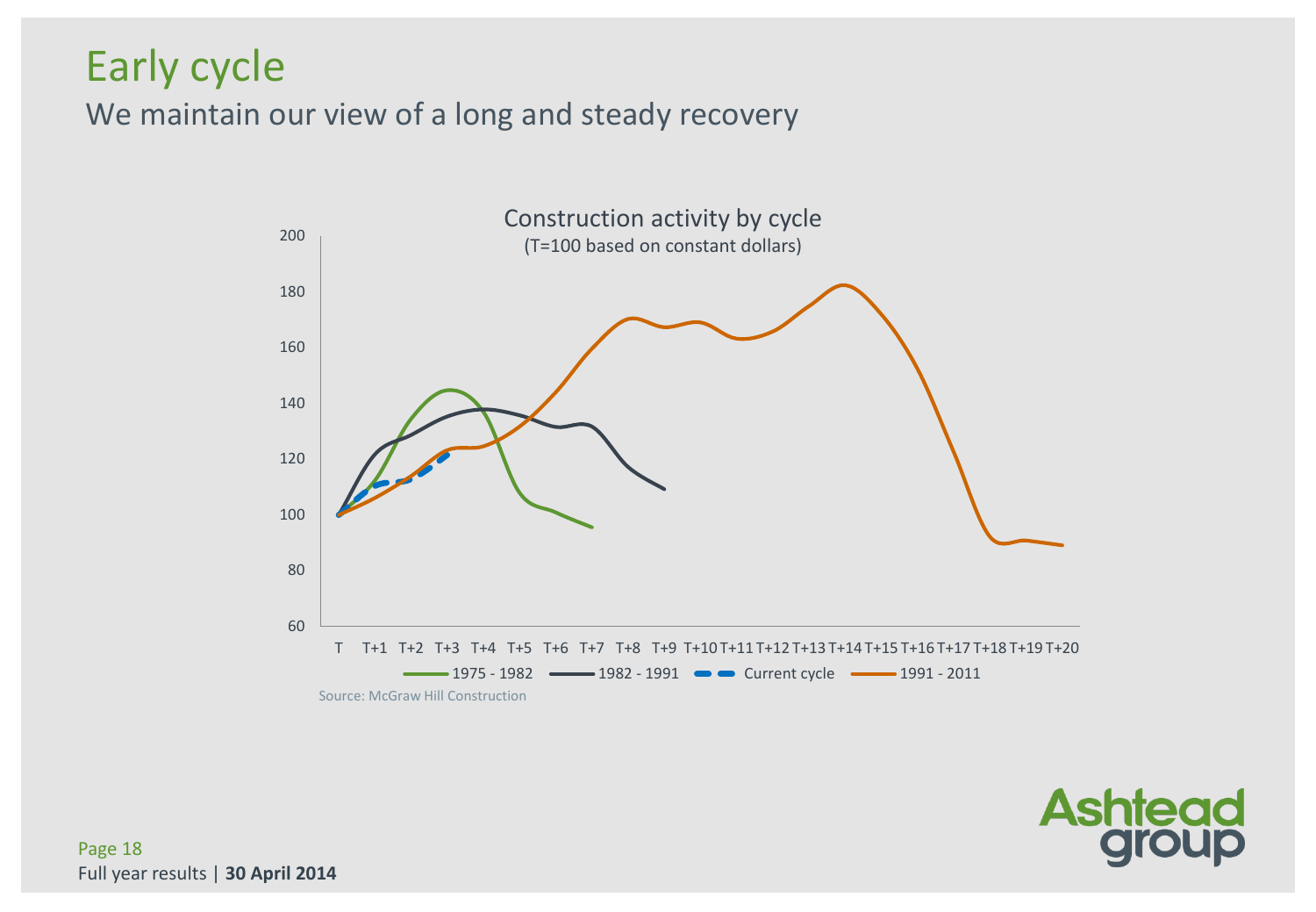### Significant investment in fleet continues

| \$ million            | 2014 spend |
|-----------------------|------------|
| Existing store growth | 585        |
| Greenfields growth    | 70         |
| Total growth          | 655        |
| Fleet replacement     | 308        |
| Non fleet             | 119        |
| Total gross           | 1,082      |
| Disposal proceeds     | (132)      |
| <b>Net</b>            | 950        |

- \$93m spent on acquisitions
- Fleet at the year end was 25% larger than a year ago
- Similar levels of expenditure anticipated in the current year low to mid teens percentage fleet growth

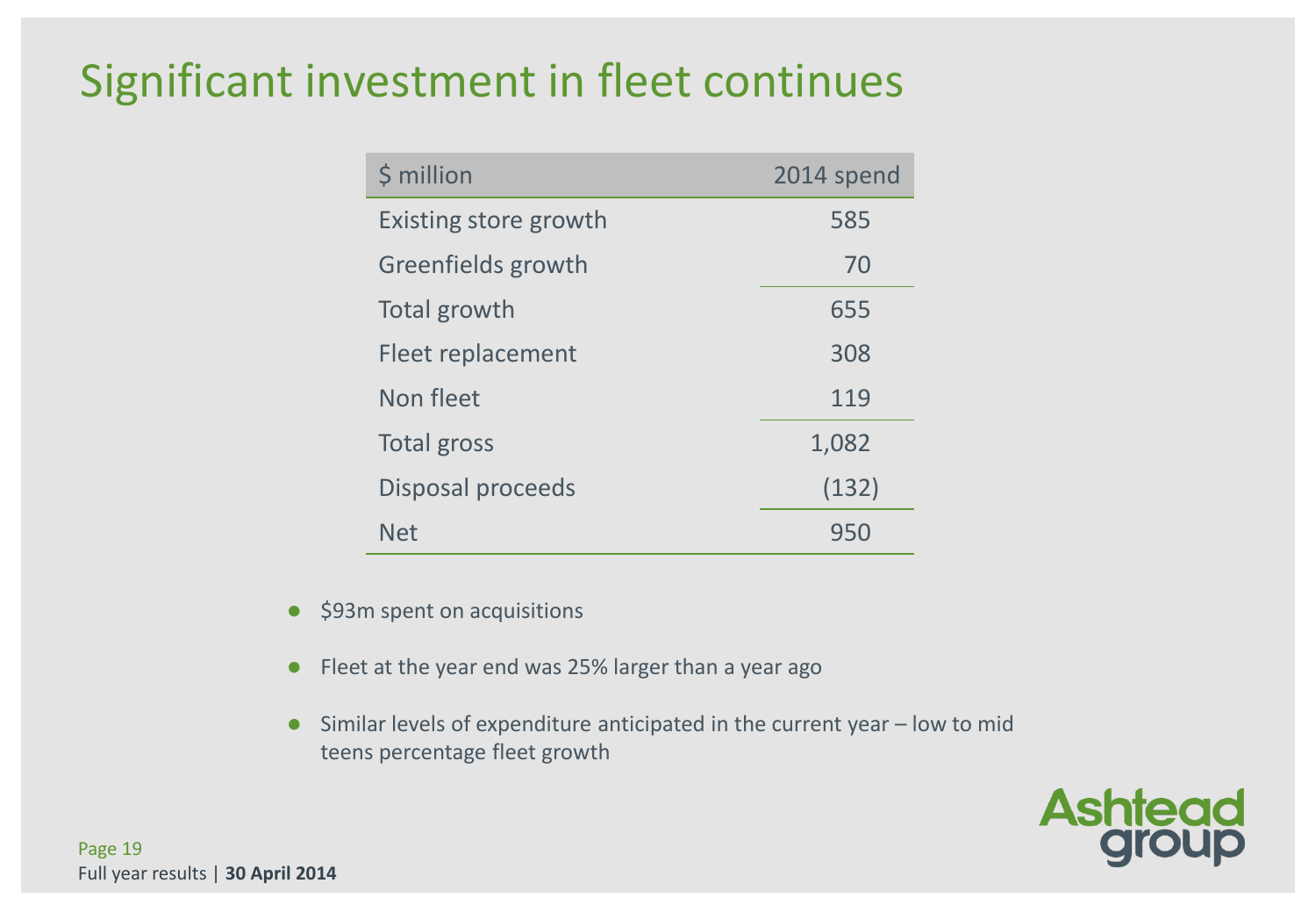### Clear scale opportunities

### Enhanced by more organic fleet growth

| Location size | Fleet size       | <b>Number</b> |     | Operating margin |      | Rol  |      |  |
|---------------|------------------|---------------|-----|------------------|------|------|------|--|
|               |                  | 2008<br>2014  |     | 2008             | 2014 | 2008 | 2014 |  |
| Extra large   | $>$ \$15 million | 14            | 43  | 37%              | 42%  | 26%  | 31%  |  |
| Large         | $>$ \$10 million | 35            | 84  | 35%              | 36%  | 25%  | 27%  |  |
| <b>Medium</b> | > \$5 million    | 174           | 173 | 30%              | 33%  | 22%  | 25%  |  |
| Small         | $<$ \$5 million  | 115           | 62  | 24%              | 26%  | 19%  | 24%  |  |

Note: 2008 reflects prior peak performance post the acquisition of NationsRent





#### Page 20 Full year results | **30 April 2014**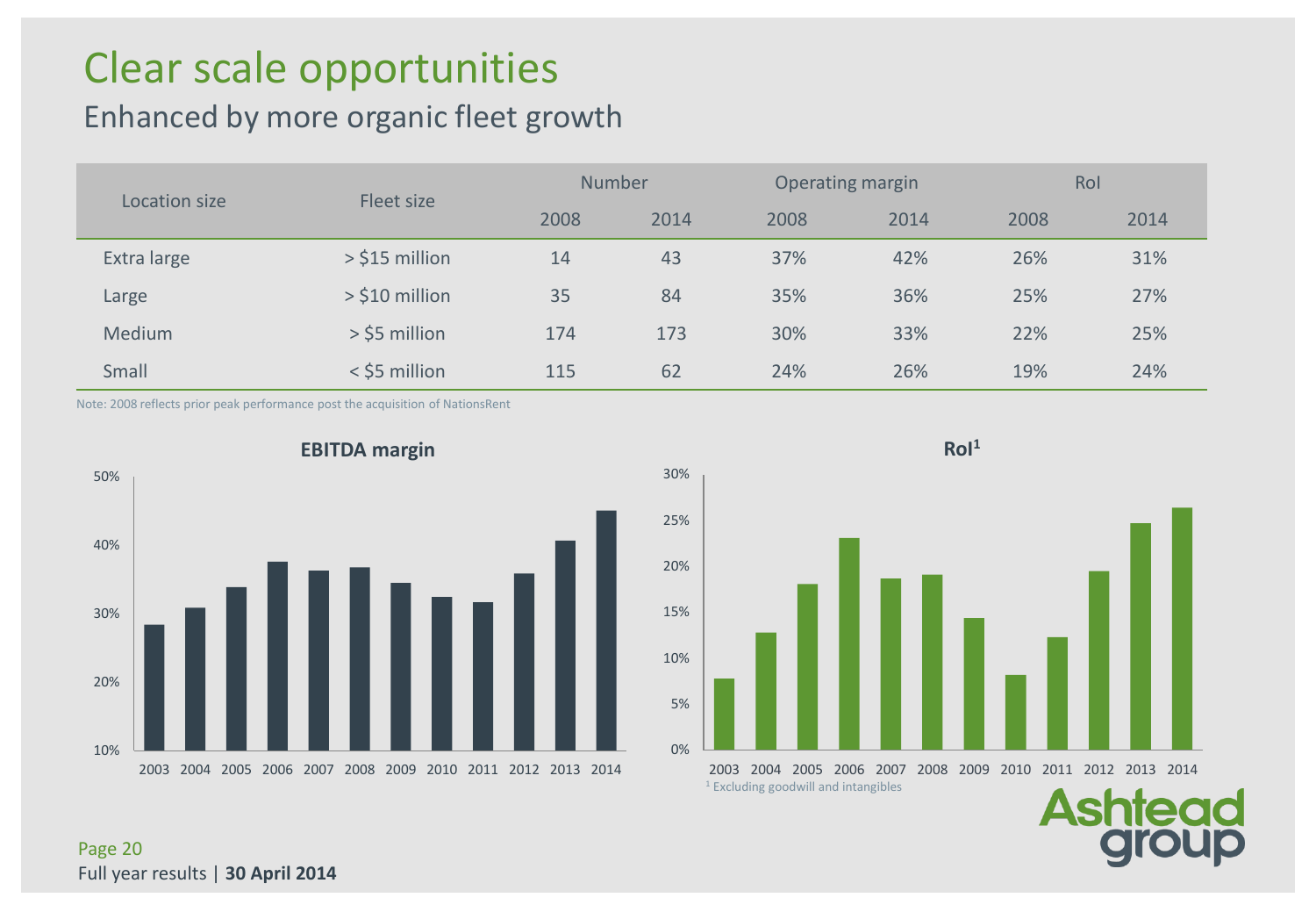### Significant opportunity for further growth

Balanced growth strategy between greenfields and bolt-ons

#### **New locations**

|                 | <b>General tool</b> | Specialty      | Total          |
|-----------------|---------------------|----------------|----------------|
| <b>FY13</b>     |                     |                |                |
| <b>Bolt-ons</b> | $\overline{4}$      | $\overline{2}$ | 6              |
| Greenfield      | 9                   | 8              | 17             |
|                 | 13                  | 10             | 23             |
| <b>FY 14</b>    |                     |                |                |
| Bolt-ons        | 6                   | 9              | 15             |
| Greenfield      | 9                   | 15             | 24             |
|                 | 15                  | 24             | 39             |
| FY 15 to date   |                     |                |                |
| <b>Bolt-ons</b> | 3                   | $\mathbf{1}$   | $\overline{4}$ |
| Greenfield      | $\overline{2}$      | $\overline{2}$ | 4              |
|                 | 5                   | 3              | 8              |



| Network size       |     |  |  |  |  |  |
|--------------------|-----|--|--|--|--|--|
| <b>Currently</b>   | 425 |  |  |  |  |  |
| <b>Medium term</b> | 600 |  |  |  |  |  |



**Good mix of greenfields and bolt-ons**

Page 21 Full year results | **30 April 2014**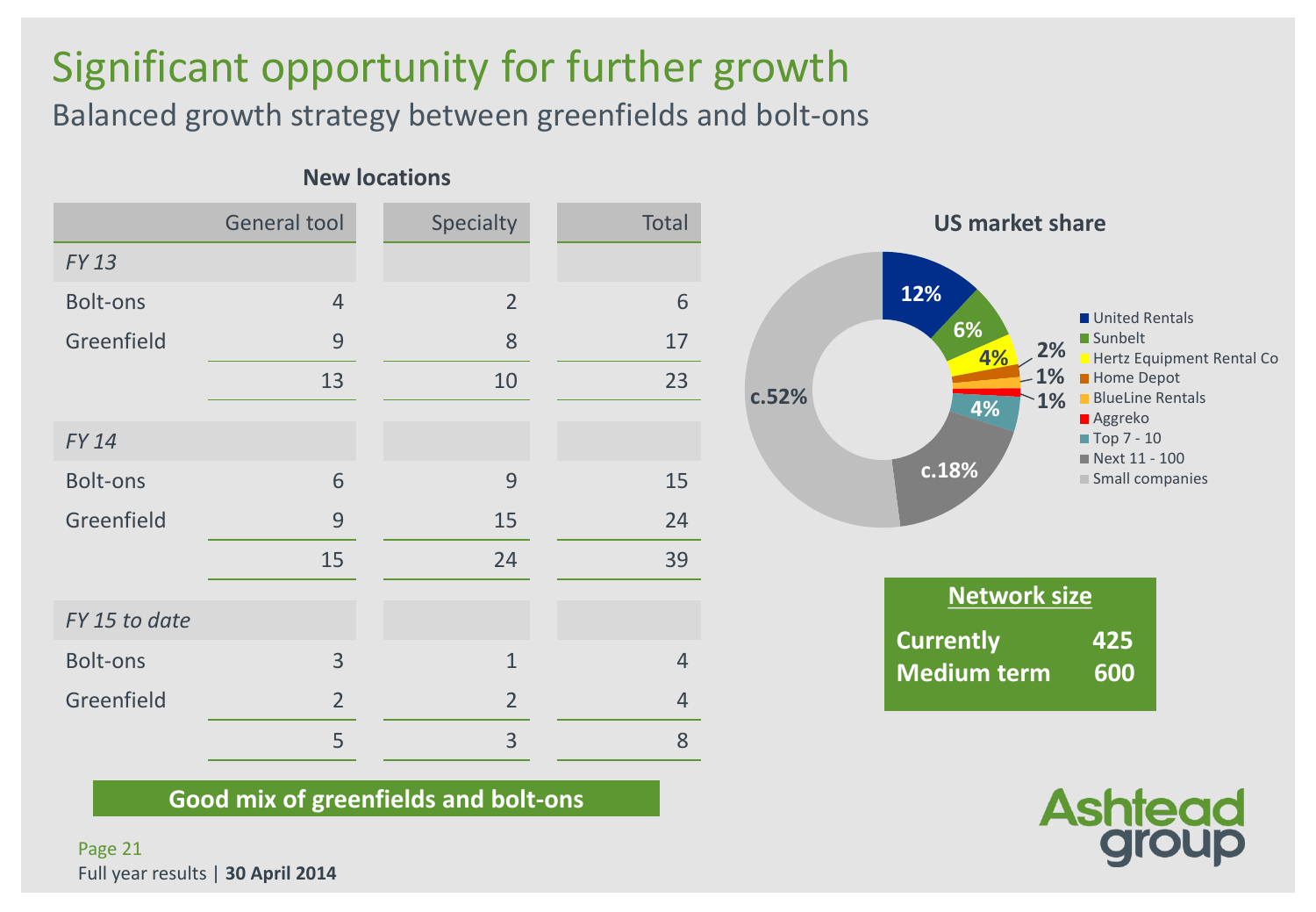### Greenfields and bolt-ons – where?

Model consistently delivers 15%+ market share – just need to fill in the gaps



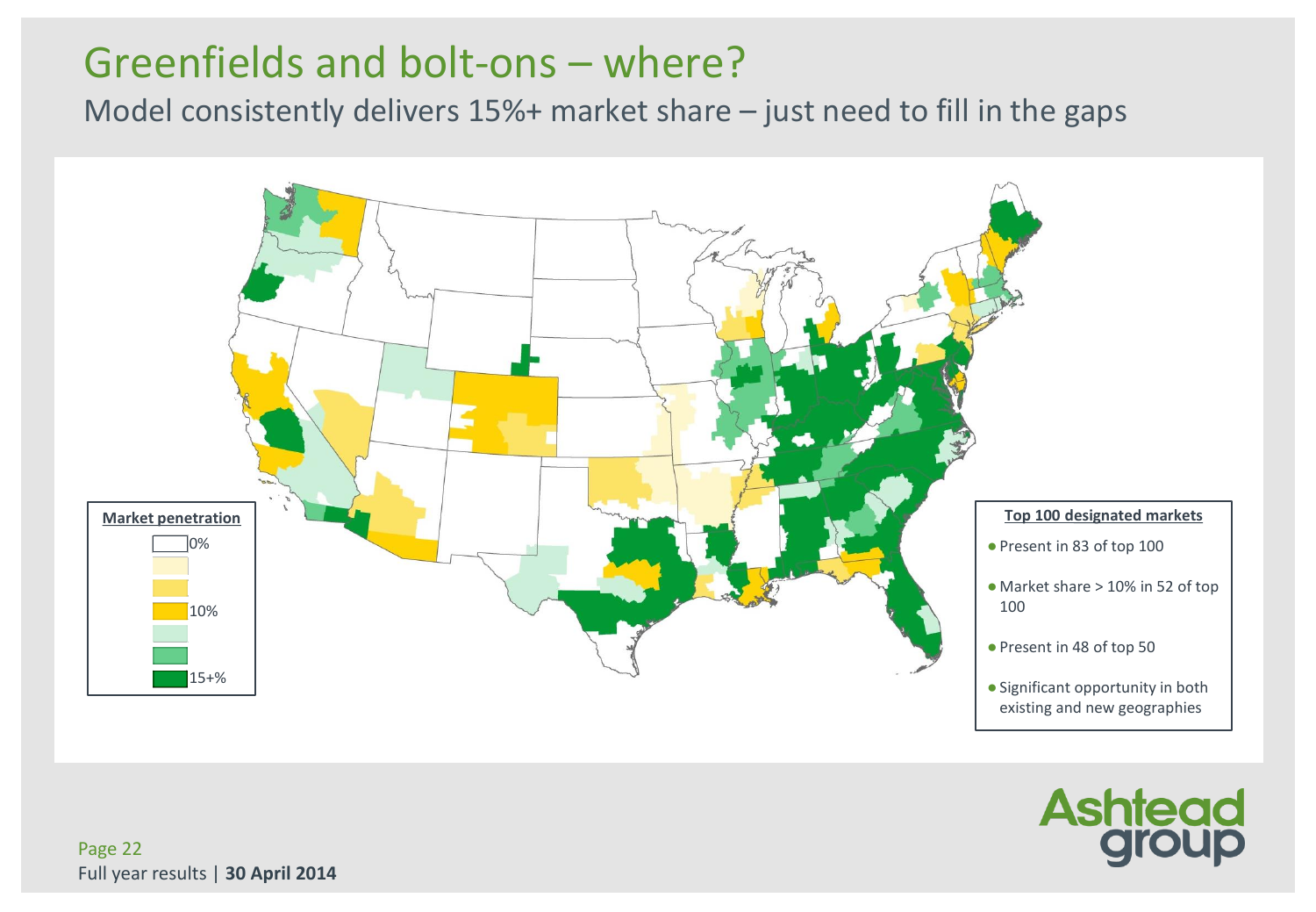### Greenfields and bolt-on strategy delivering high return growth

|                                    |                          | <b>Target</b>     |             |                          |
|------------------------------------|--------------------------|-------------------|-------------|--------------------------|
|                                    | <b>FY13</b>              | <b>FY14</b>       | <b>FY15</b> | FY17/18                  |
| FY 13 Greenfields and acquisitions | 32                       | 108               | $120 - 130$ |                          |
| FY14 Greenfields and acquisitions  | $\overline{\phantom{a}}$ | 56                | $115 - 125$ | $\qquad \qquad -$        |
| <b>FY15 Greenfields</b>            | $\overline{\phantom{a}}$ | $\qquad \qquad -$ | $40 - 70$   | $\overline{\phantom{a}}$ |
|                                    | 32                       | 164               | $275 - 325$ | $500 - 600$              |
|                                    |                          |                   |             |                          |
| Rol                                |                          |                   | $20 - 25%$  | $25 - 30%$               |

- Well established team and process
- Target is circa \$500m to \$600m incremental revenue added through this process
- Low risk, high RoI strategy

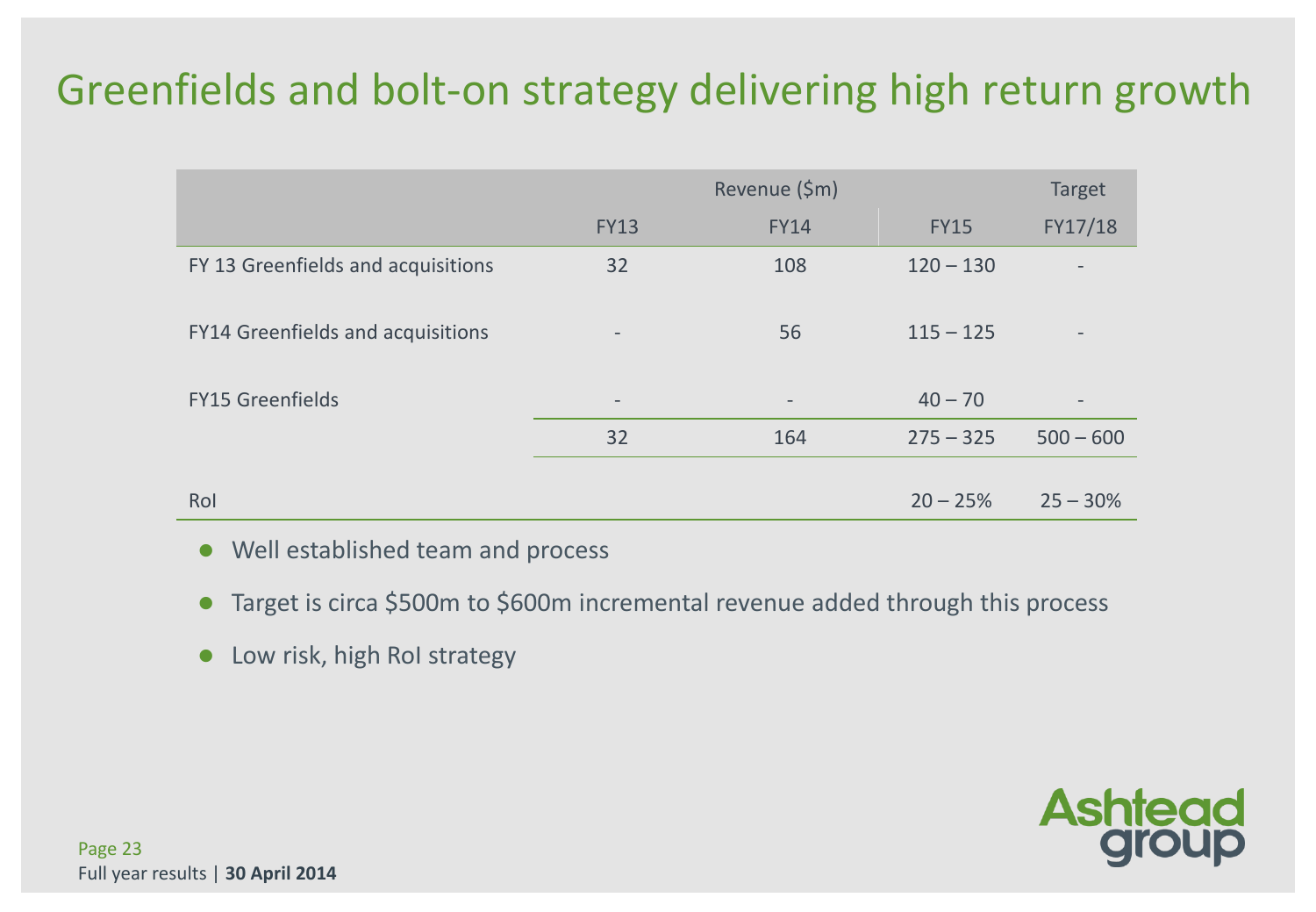### Track record supports this plan



#### **Sunbelt vs. Rental industry spend**



**US market share**

\$bn





Page 24 Full year results | **30 April 2014**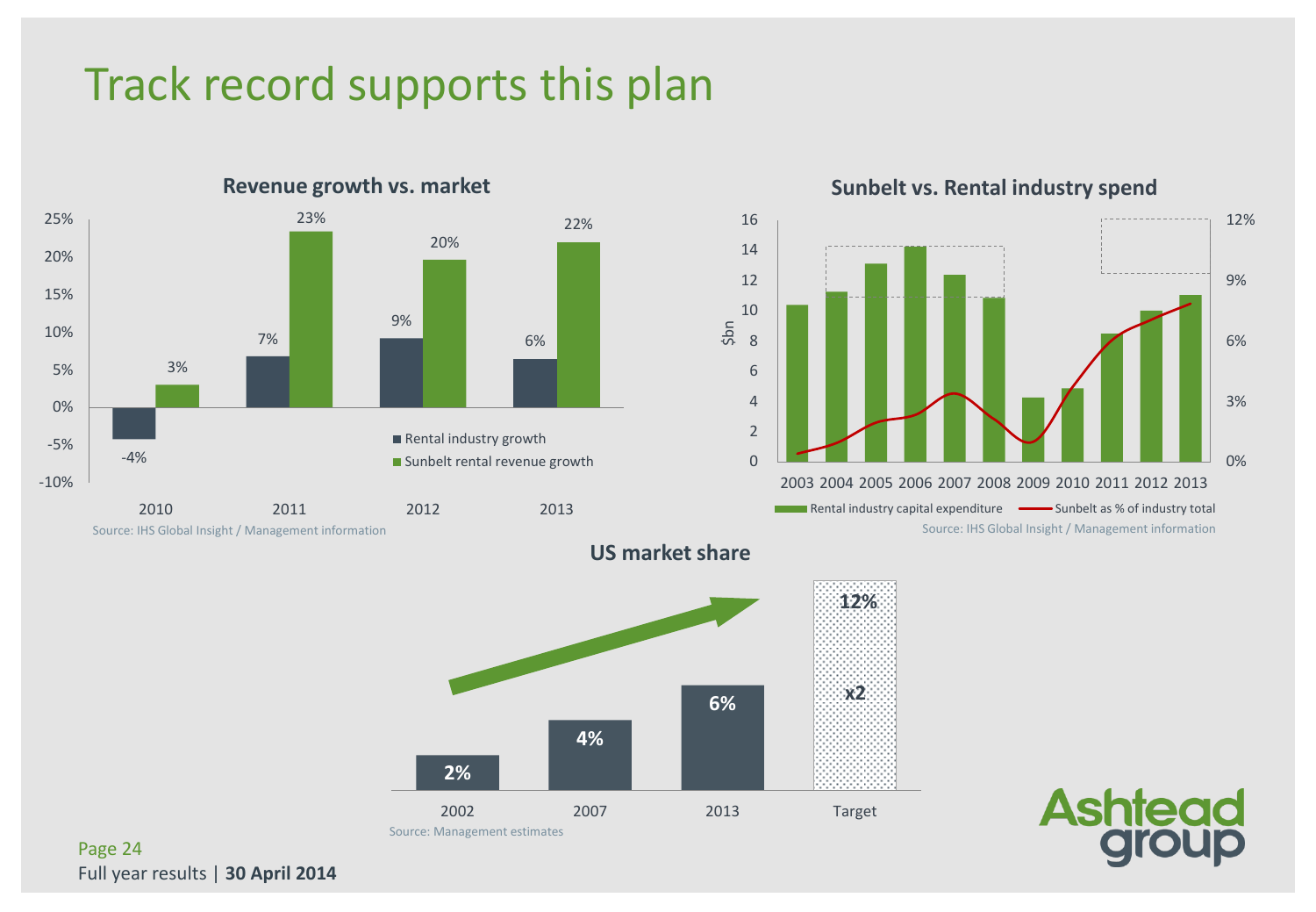### Why not accelerate the process with larger deals?

- Small population of quality assets
- Why pay large multiples to replicate high returning existing model
- However, we would consider:
	- ̶ more significant deals in specialty products
	- ̶ opportunities that broaden geographic footprint

### But:

̶ Remain committed to our cyclical planning and leverage commitments of working broadly within 1 to 2 times EBITDA

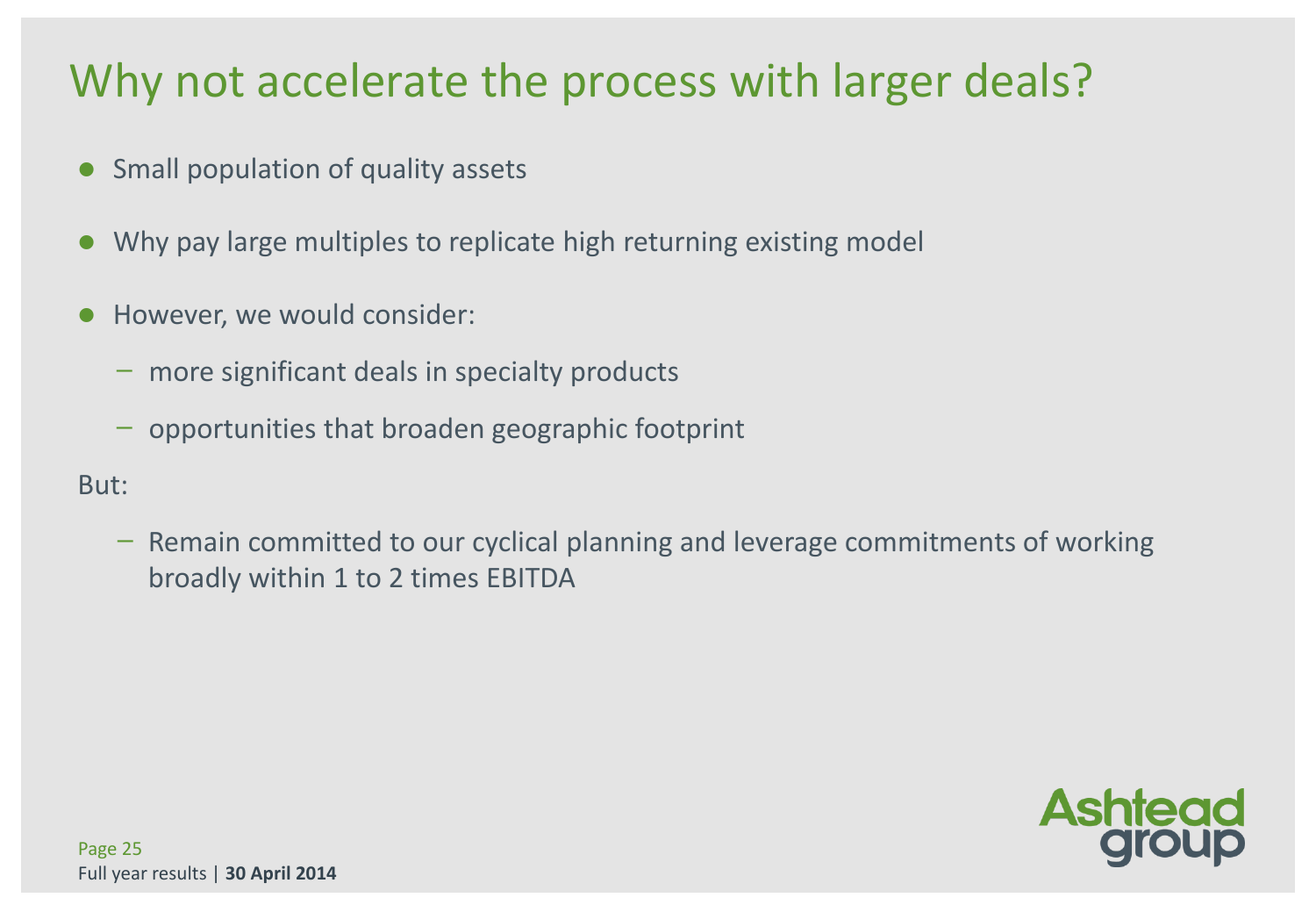### A-Plant revenue drivers

Rental revenue growth of 33% benefitted from acquisitions – 19% excluding Eve



**Average fleet on rent**

**Year over year change in yield**



Note: Amounts include acquisitions and Q1 has been restated





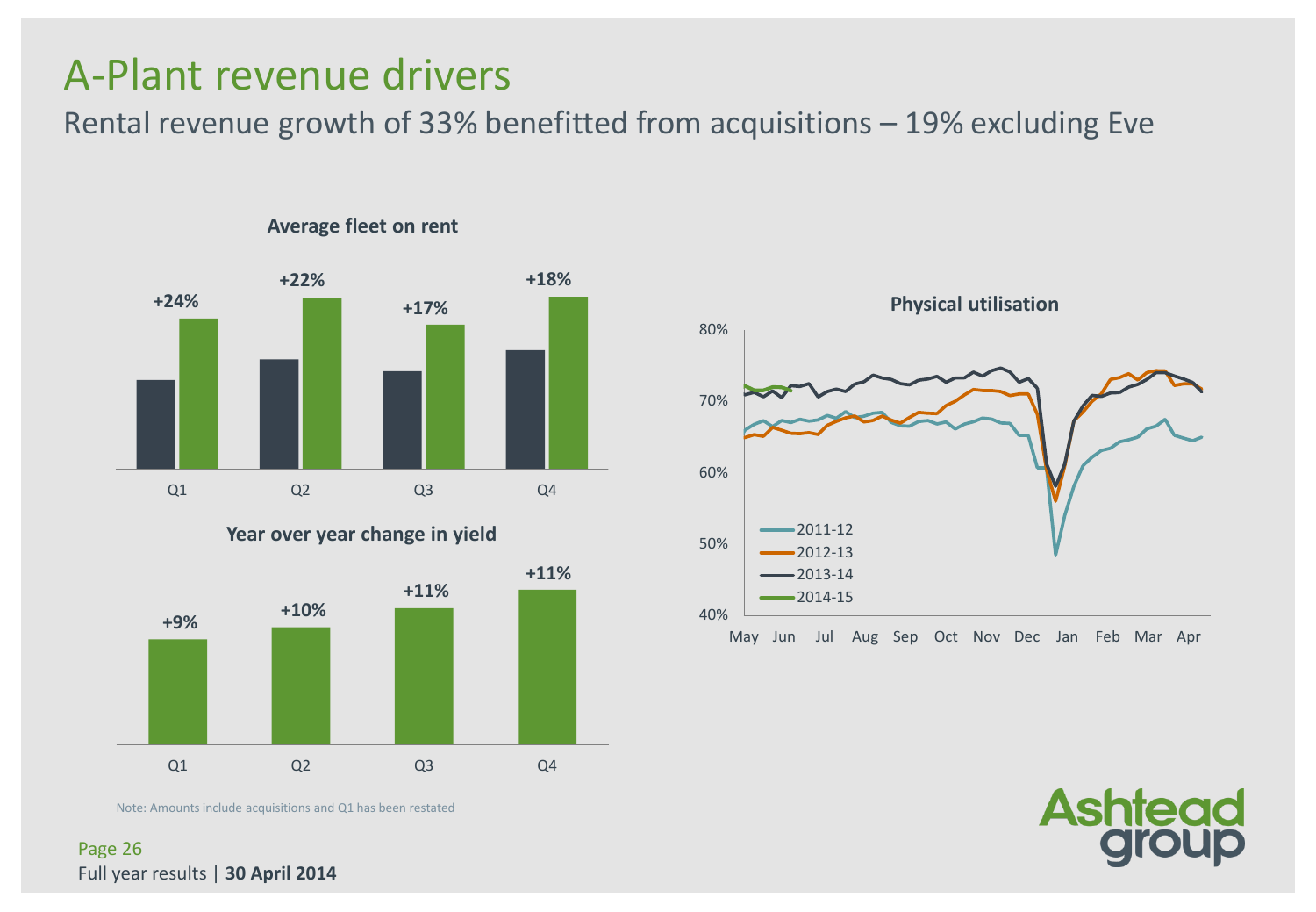# UK construction industry forecasts

### Improving trends

| (£m constant 2010 prices)        | 2012<br>Actual | 2013<br>Actual | 2014<br>Forecast | 2015<br>Forecast | 2016<br>Projection | 2017<br>Projection | $%$ of<br><b>Total</b> |
|----------------------------------|----------------|----------------|------------------|------------------|--------------------|--------------------|------------------------|
| <b>Residential</b>               | 29,360         | 30,929         | 33,327           | 35,782           | 37,420             | 38,326             | 29%                    |
|                                  |                | $+5.3%$        | $+7.8%$          | $+7.4%$          | $+4.6%$            | $+2.4%$            |                        |
|                                  |                |                |                  |                  |                    |                    |                        |
| Private commercial               | 33,654         | 33,613         | 34,963           | 36,521           | 38,201             | 39,873             | 30%                    |
|                                  |                | $-0.1%$        | $+4.0%$          | $+4.5%$          | $+4.6%$            | $+4.4%$            |                        |
|                                  |                |                |                  |                  |                    |                    |                        |
| <b>Public and infrastructure</b> | 47,262         | 46,970         | 48,195           | 49,741           | 51,622             | 53,643             | 41%                    |
|                                  |                | $-0.6%$        | $+2.6%$          | $+3.2%$          | $+3.8%$            | $+3.9%$            |                        |
|                                  |                |                |                  |                  |                    |                    |                        |
| <b>Total</b>                     | 110,276        | 111,512        | 116,485          | 122,044          | 127,243            | 131,842            | 100%                   |
|                                  |                | $+1.1%$        | $+4.5%$          | $+4.8%$          | $+4.3%$            | $+3.6%$            |                        |

**Ashtead**<br>group

Source: Consumer Products Association (Spring 2014)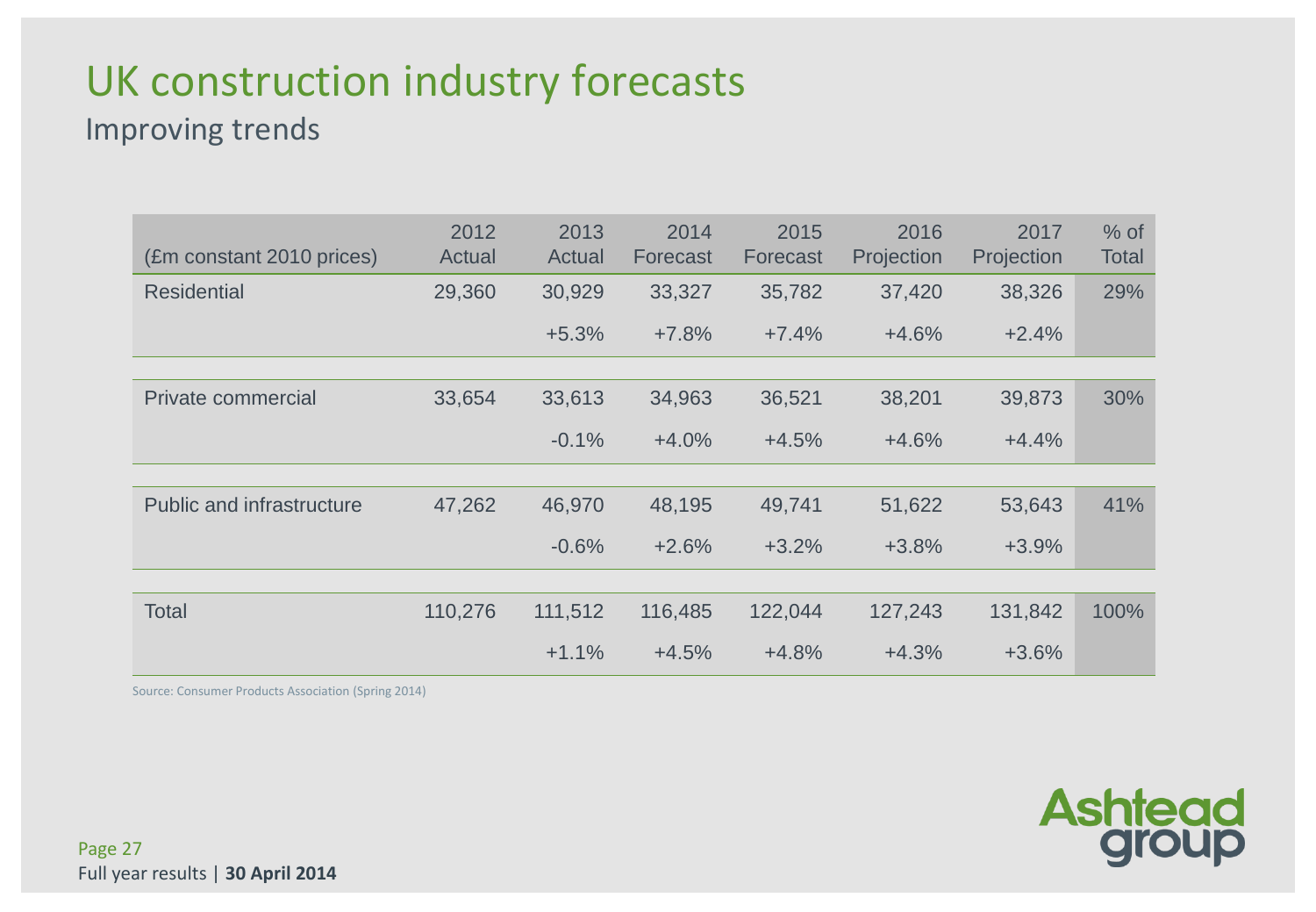### Improving RoI pre cyclical recovery



- Good progress pre cyclical recovery
- Small bolt-on specialty acquisitions have helped
- Continuation of the same strategy
	- Best service and fleet in the industry
	- ̶Broaden the offering



Page 28 Full year results | **30 April 2014**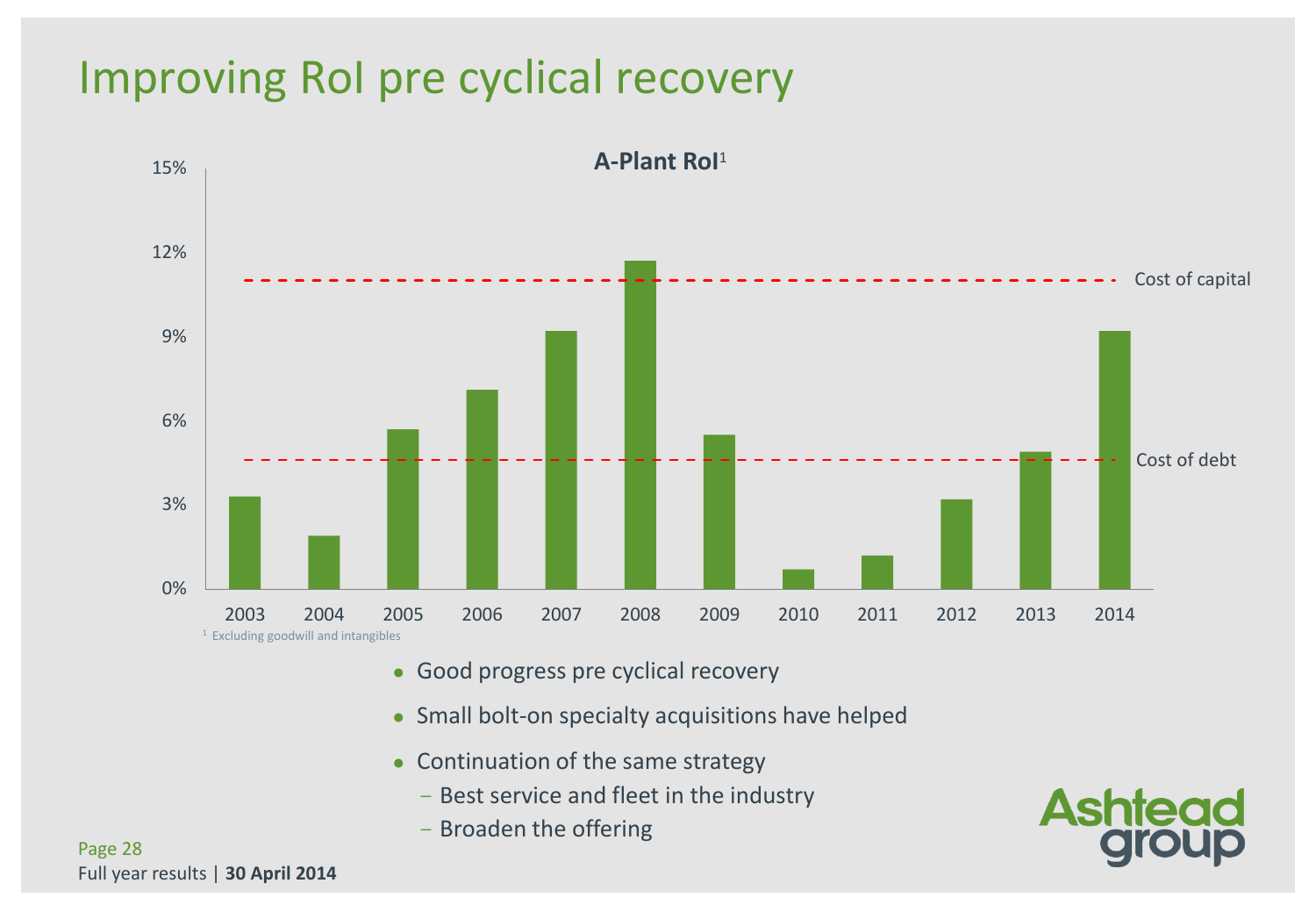### Summary

- Both divisions performing well and beginning to enjoy recovering markets
- Well positioned to support further growth
- No significant change to plans with continued emphasis on organic growth
- Bolt-on and greenfield strategy now delivering real value
- Dividend increased to 11.5p for the year
- The Board looks forward to the medium term with continued confidence

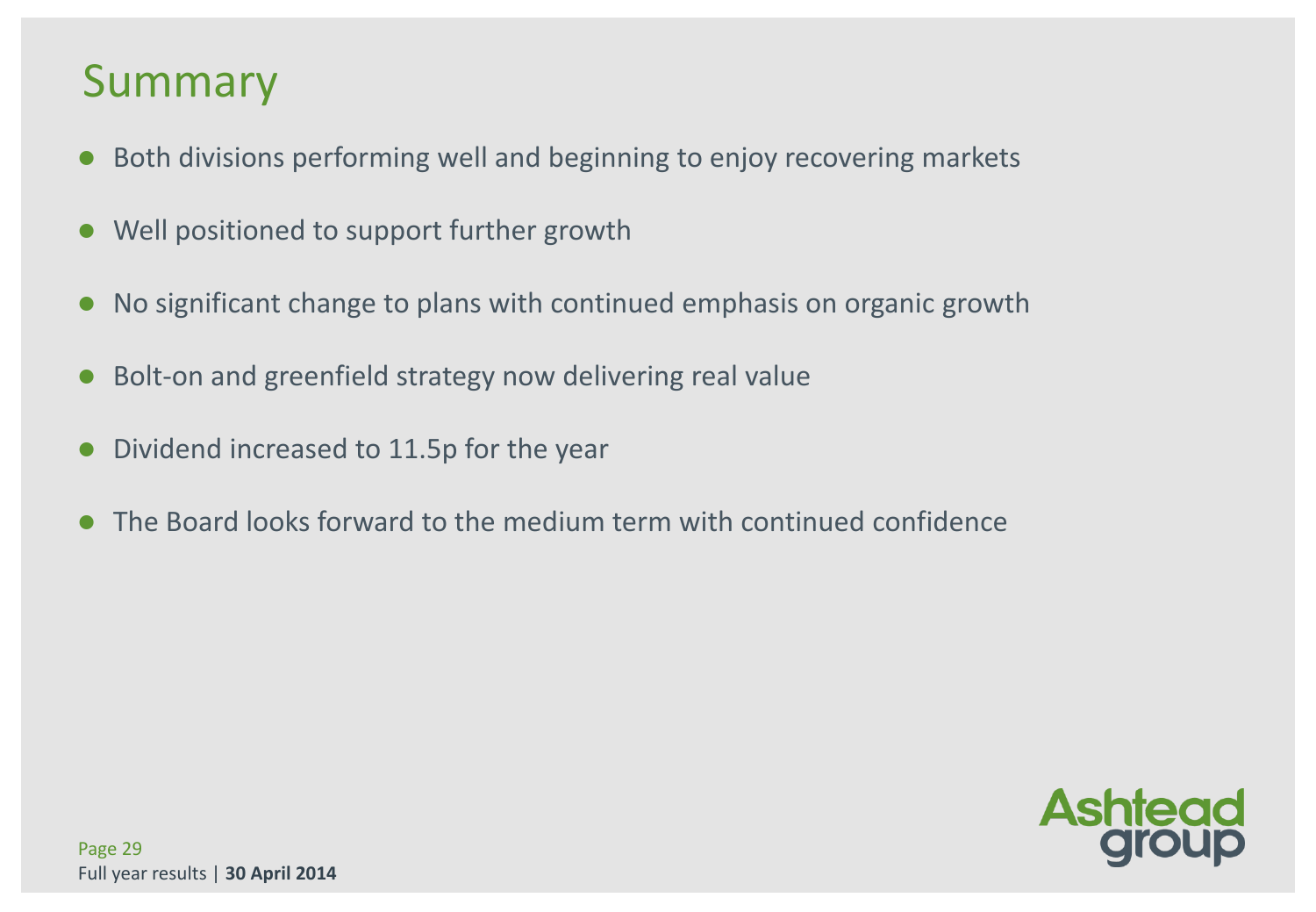# Appendices



Page 30 Full year results | **30 April 2014**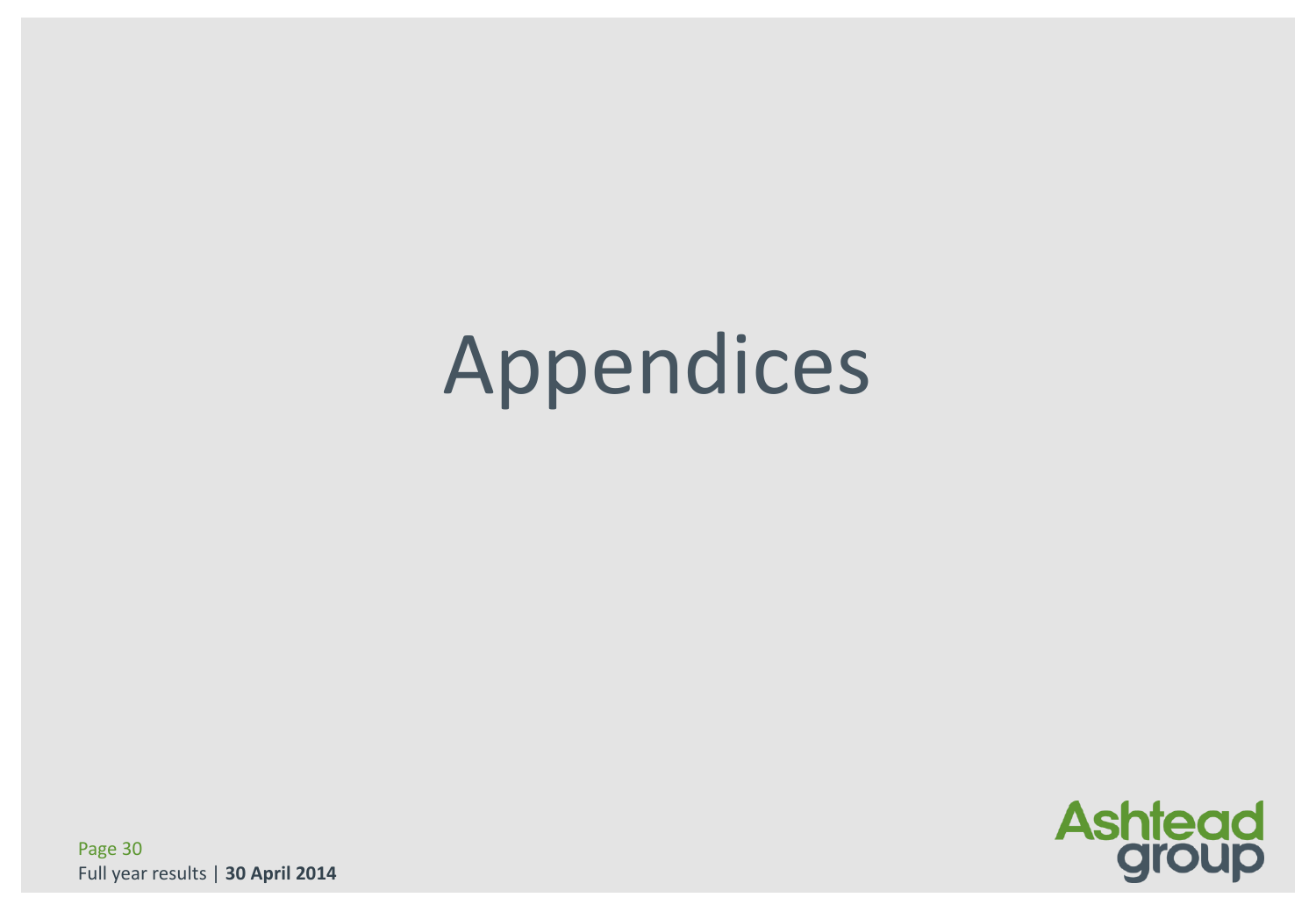### Divisional performance – Q4

|                                                                  | Revenue                  |                          |            |      | <b>EBITDA</b>     |            | Profit         |                   |                     |
|------------------------------------------------------------------|--------------------------|--------------------------|------------|------|-------------------|------------|----------------|-------------------|---------------------|
|                                                                  | 2014                     | 2013                     | Change $1$ | 2014 | 2013 <sup>2</sup> | Change $1$ | 2014           | 2013 <sup>2</sup> | Change <sup>1</sup> |
| Sunbelt (\$m)                                                    | 530                      | 452                      | $+17%$     | 232  | 170               | $+37%$     | 137            | 95                | $+44%$              |
| Sunbelt (£m)                                                     | 318                      | 295                      | $+8%$      | 140  | 111               | $+25%$     | 82             | 63                | $+31%$              |
| A-Plant                                                          | 67                       | 53                       | $+27%$     | 17   | 14                | $+26%$     | $\overline{4}$ | 3                 | $+28%$              |
| Group central costs                                              | $\overline{\phantom{a}}$ | $\overline{\phantom{a}}$ |            | (3)  | (3)               | $+5%$      | (3)            | (3)               | $+5%$               |
|                                                                  | 385                      | 348                      | $+11%$     | 154  | 122               | $+26%$     | 83             | 63                | $+32%$              |
| Net financing costs                                              |                          |                          |            |      |                   |            | (14)           | (11)              | $+23%$              |
| Profit before tax, exceptionals, amortisation and remeasurements |                          |                          |            |      |                   |            |                | 52                | $+34%$              |
| Exceptionals, amortisation and remeasurements                    |                          |                          |            |      |                   |            |                | (2)               |                     |
| Profit before taxation                                           |                          |                          |            |      |                   |            | 71             | 50                | $+42%$              |
| Taxation                                                         |                          |                          |            |      |                   |            | (19)           | (16)              | $+18%$              |
| Profit after taxation                                            |                          |                          |            |      |                   |            | 52             | 34                | $+53%$              |
| <b>Margins</b>                                                   |                          |                          |            |      |                   |            |                |                   |                     |
| - Sunbelt                                                        |                          |                          |            | 44%  | 38%               |            | 26%            | 21%               |                     |
| - A-Plant                                                        |                          |                          |            | 26%  | 26%               |            | 6%             | 6%                |                     |
| - Group                                                          |                          |                          |            | 40%  | 35%               |            | 21%            | 18%               |                     |

*1.As reported*

*2.Prior year figures restated for the adoption of IAS 19 'Employee Benefits' (revised)*

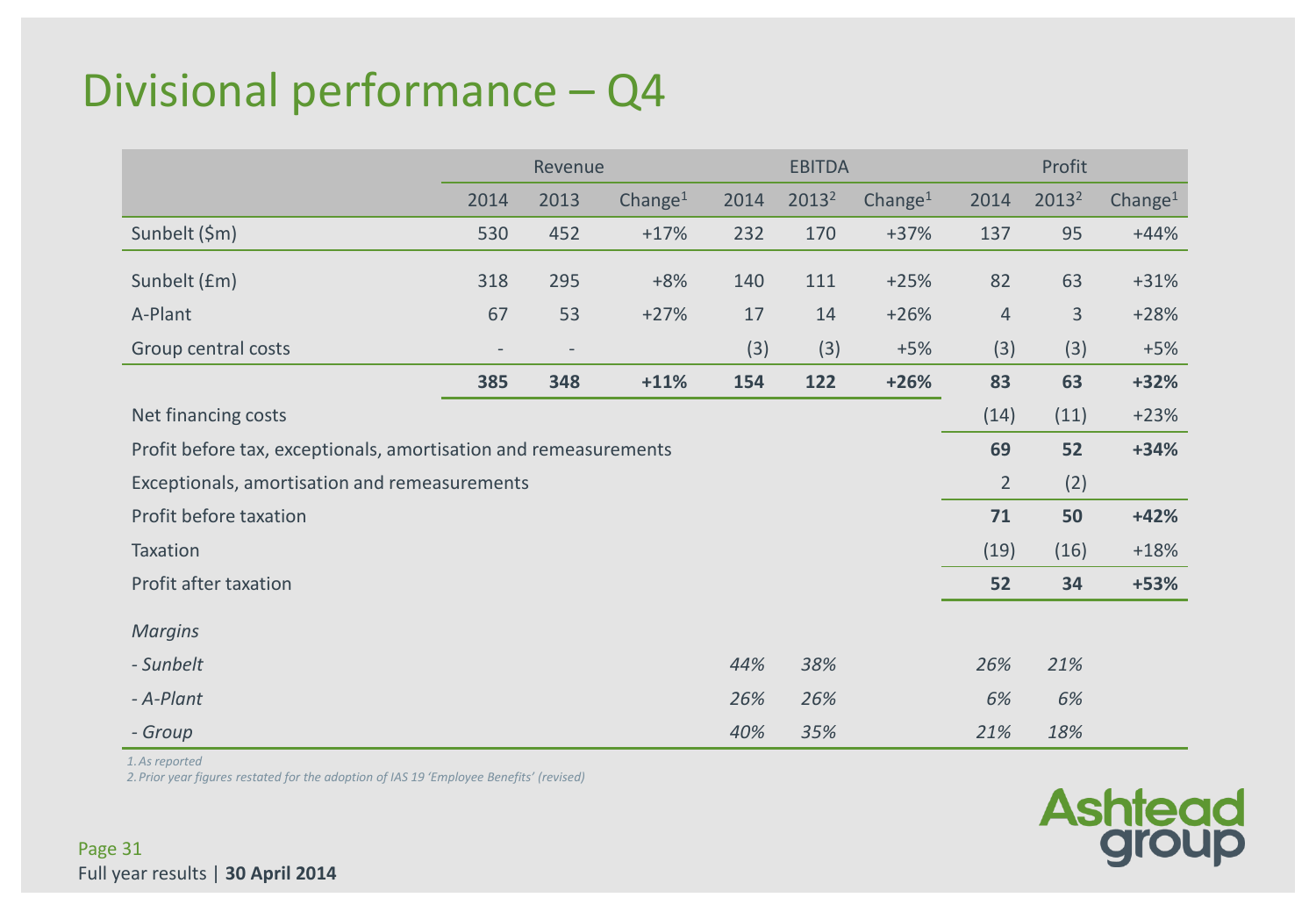### Divisional performance – twelve months

|                                                                  | Revenue                  |       |                     |      | <b>EBITDA</b>     |                     | Profit |                   |                     |
|------------------------------------------------------------------|--------------------------|-------|---------------------|------|-------------------|---------------------|--------|-------------------|---------------------|
|                                                                  | 2014                     | 2013  | Change <sup>1</sup> | 2014 | 2013 <sup>2</sup> | Change <sup>1</sup> | 2014   | 2013 <sup>2</sup> | Change <sup>1</sup> |
| Sunbelt (\$m)                                                    | 2,189                    | 1,820 | $+20%$              | 988  | 741               | $+33%$              | 631    | 453               | +39%                |
| Sunbelt (£m)                                                     | 1,367                    | 1,156 | $+18%$              | 616  | 471               | $+31%$              | 394    | 287               | $+37%$              |
| A-Plant                                                          | 268                      | 206   | $+30%$              | 79   | 57                | $+37%$              | 25     | 12                | $+111%$             |
| Group central costs                                              | $\overline{\phantom{0}}$ |       |                     | (10) | (9)               | $+8%$               | (10)   | (9)               | $+8%$               |
|                                                                  | 1,635                    | 1,362 | $+20%$              | 685  | 519               | $+32%$              | 409    | 290               | $+41%$              |
| Net financing costs                                              |                          |       |                     |      |                   |                     | (47)   | (45)              | $+5%$               |
| Profit before tax, exceptionals, amortisation and remeasurements |                          |       |                     |      |                   |                     | 362    | 245               | +48%                |
| Exceptionals, amortisation and remeasurements                    |                          |       |                     |      |                   |                     | (5)    | (31)              |                     |
| Profit before taxation                                           |                          |       |                     |      |                   |                     | 357    | 214               | $+66%$              |
| Taxation                                                         |                          |       |                     |      |                   |                     | (126)  | (76)              | $+64%$              |
| Profit after taxation                                            |                          |       |                     |      |                   |                     | 231    | 138               | $+68%$              |
| <b>Margins</b>                                                   |                          |       |                     |      |                   |                     |        |                   |                     |
| - Sunbelt                                                        |                          |       |                     | 45%  | 41%               |                     | 29%    | 25%               |                     |
| - A-Plant                                                        |                          |       |                     | 29%  | 28%               |                     | 9%     | 6%                |                     |
| - Group                                                          |                          |       |                     | 42%  | 38%               |                     | 25%    | 21%               |                     |

*1.As reported*

*2.Prior year figures restated for the adoption of IAS 19 'Employee Benefits' (revised)*

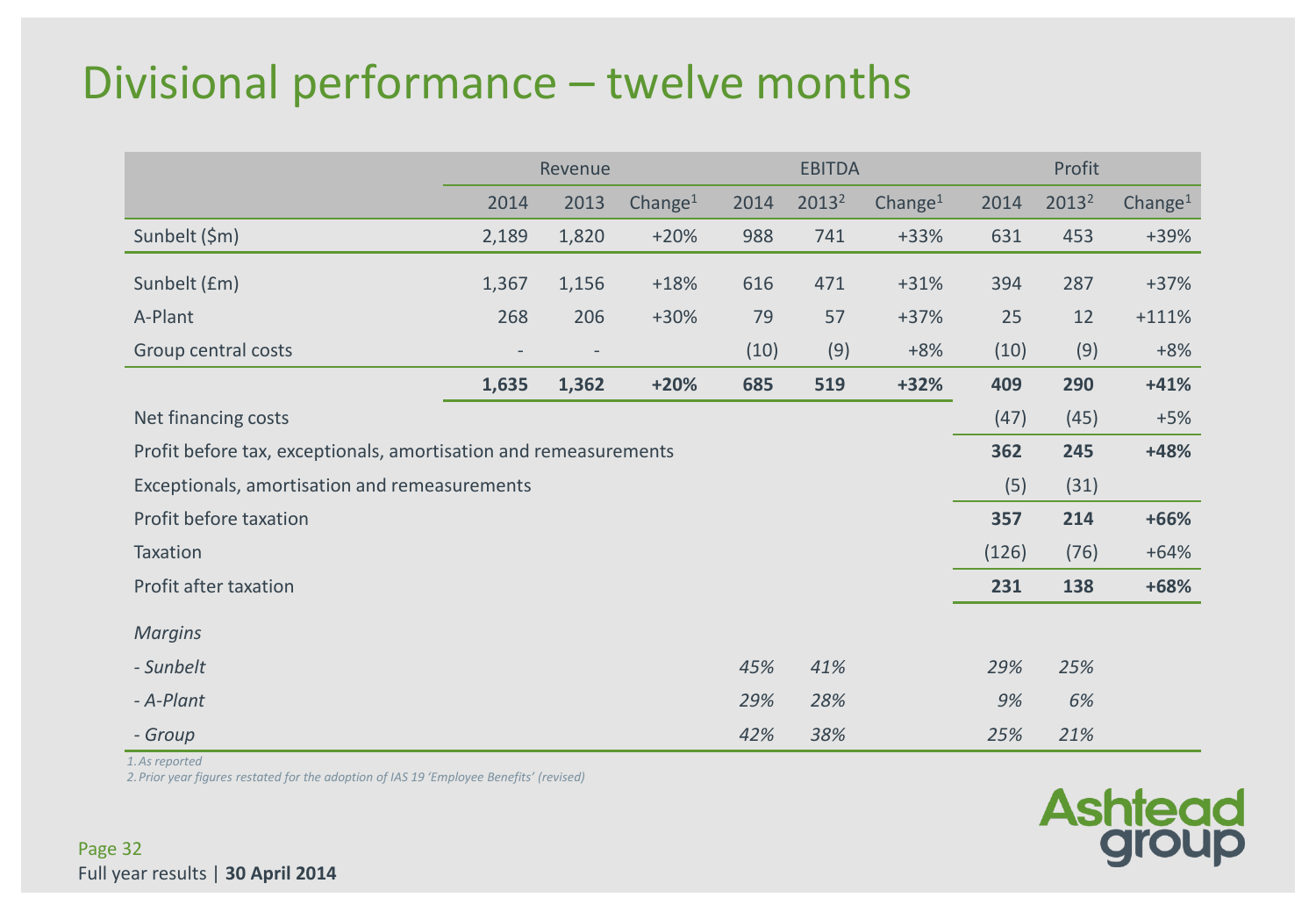### Margins continue to improve

US margins have exceeded the previous peak with substantial opportunity for future earnings growth and margin expansion









Page 33 Full year results | **30 April 2014**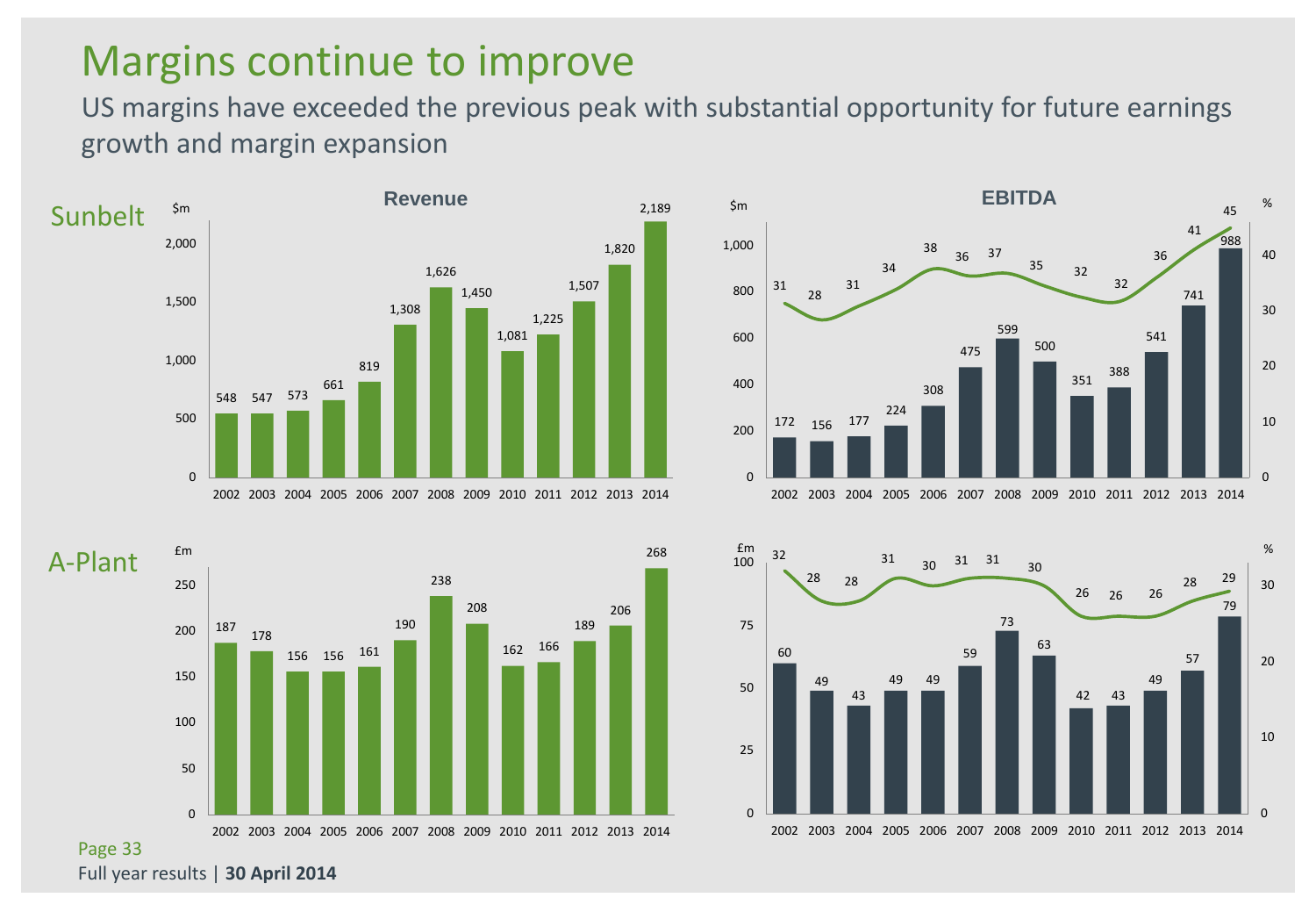### Financial strength

Growth potential is underpinned by the financial strength of the business



**Debt underpinned by OLV**

Note: At constant exchange rates

**Ashtead** 

**Gap widens**

Page 34 Full year results | **30 April 2014**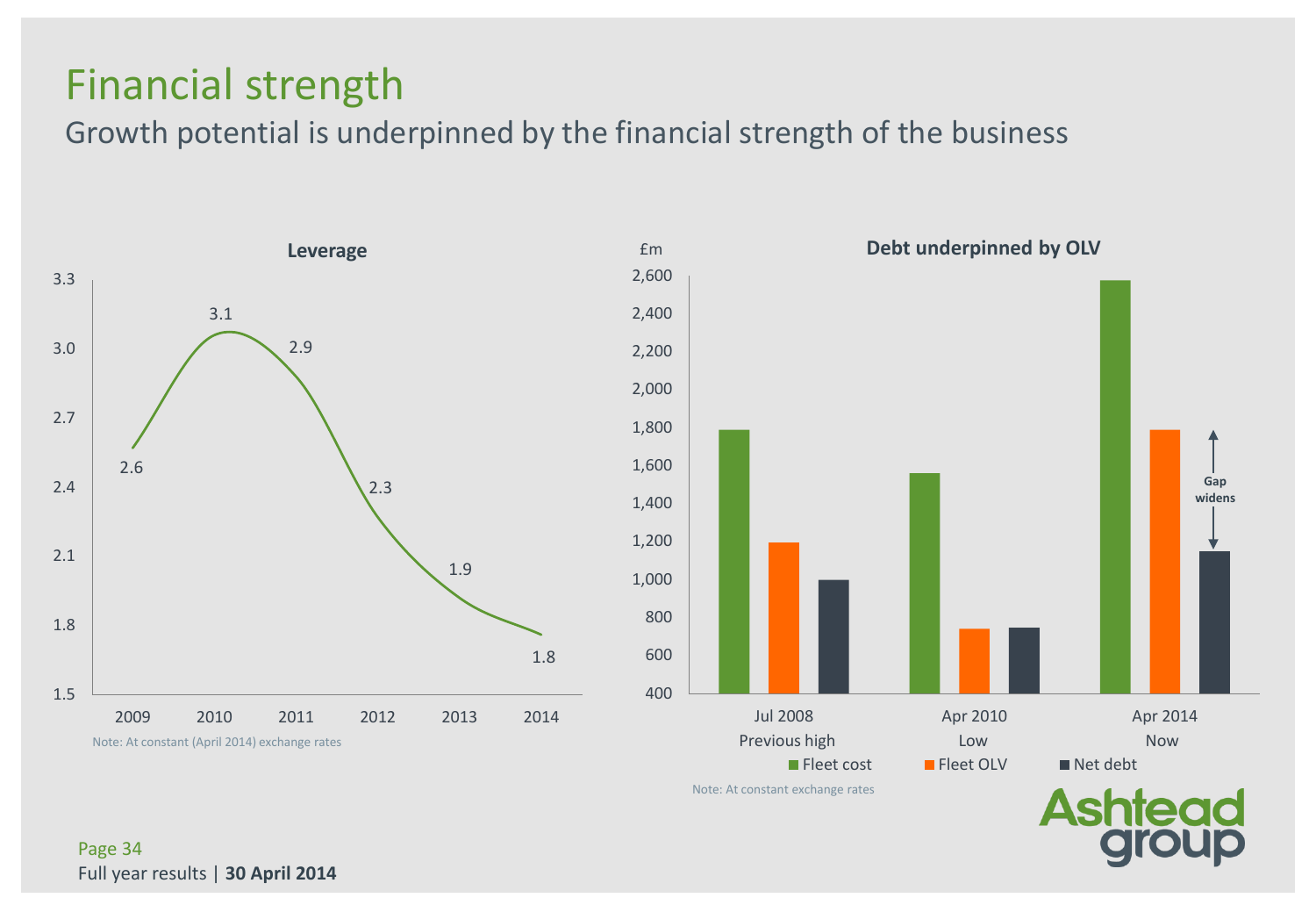## Robust debt structure with substantial capacity to fund further growth



- 6 year average remaining commitment
- No amortisation
- No financial monitoring covenants
	- whilst availability exceeds \$200m (April 2014 : \$916m)

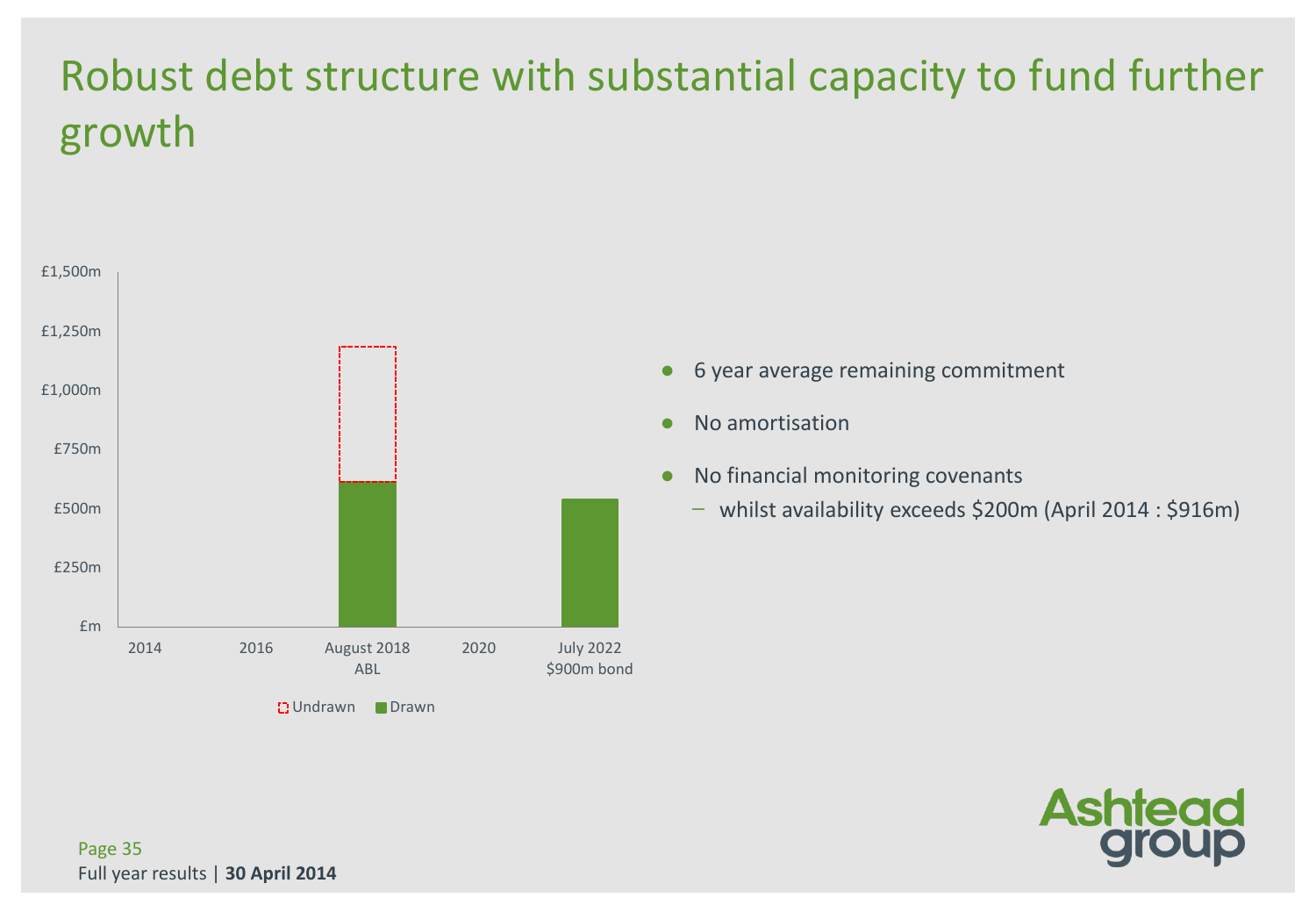## Cash flow funds organic fleet growth

| f(m)                                                                 | 2014  | 2013  | 2012  | 2011                     | 2010 | 2009  | 2008  | 2007  | 2006  | 2005                     | 2004                     | 2003 |
|----------------------------------------------------------------------|-------|-------|-------|--------------------------|------|-------|-------|-------|-------|--------------------------|--------------------------|------|
| <b>EBITDA before exceptional items</b>                               | 685   | 519   | 381   | 284                      | 255  | 359   | 380   | 310   | 225   | 170                      | 147                      | 150  |
| <b>EBITDA</b> margin                                                 | 42%   | 38%   | 34%   | 30%                      | 30%  | 33%   | 38%   | 35%   | 35%   | 32%                      | 29%                      | 28%  |
| Cash inflow from operations before fleet<br>changes and exceptionals | 646   | 501   | 365   | 280                      | 266  | 374   | 356   | 319   | 215   | 165                      | 140                      | 157  |
| Cash conversion ratio                                                | 94%   | 97%   | 96%   | 99%                      | 104% | 104%  | 94%   | 97%   | 96%   | 97%                      | 95%                      | 105% |
| Replacement capital expenditure                                      | (335) | (329) | (273) | (203)                    | (43) | (236) | (231) | (245) | (167) | (101)                    | (83)                     | (89) |
| Disposal proceeds                                                    | 102   | 96    | 90    | 60                       | 31   | 92    | 93    | 78    | 50    | 36                       | 32                       | 29   |
| Interest and tax                                                     | (56)  | (48)  | (57)  | (71)                     | (54) | (64)  | (83)  | (69)  | (41)  | (31)                     | (33)                     | (40) |
| Growth capital expenditure                                           | (406) | (254) | (135) | $\overline{\phantom{a}}$ |      | $-$   | (120) | (63)  | (63)  | (10)                     | $\sim$                   | (18) |
| Dividends paid                                                       | (41)  | (20)  | (15)  | (15)                     | (13) | (13)  | (10)  | (7)   | (2)   | $\overline{\phantom{a}}$ | $\overline{\phantom{a}}$ | (9)  |
| Cash available to fund debt pay down or M&A                          | (90)  | (54)  | (25)  | 51                       | 187  | 153   | 5     | 13    | (8)   | 59                       | 56                       | 30   |

● Healthy EBITDA margins ensure significant top line cash generation throughout the cycle

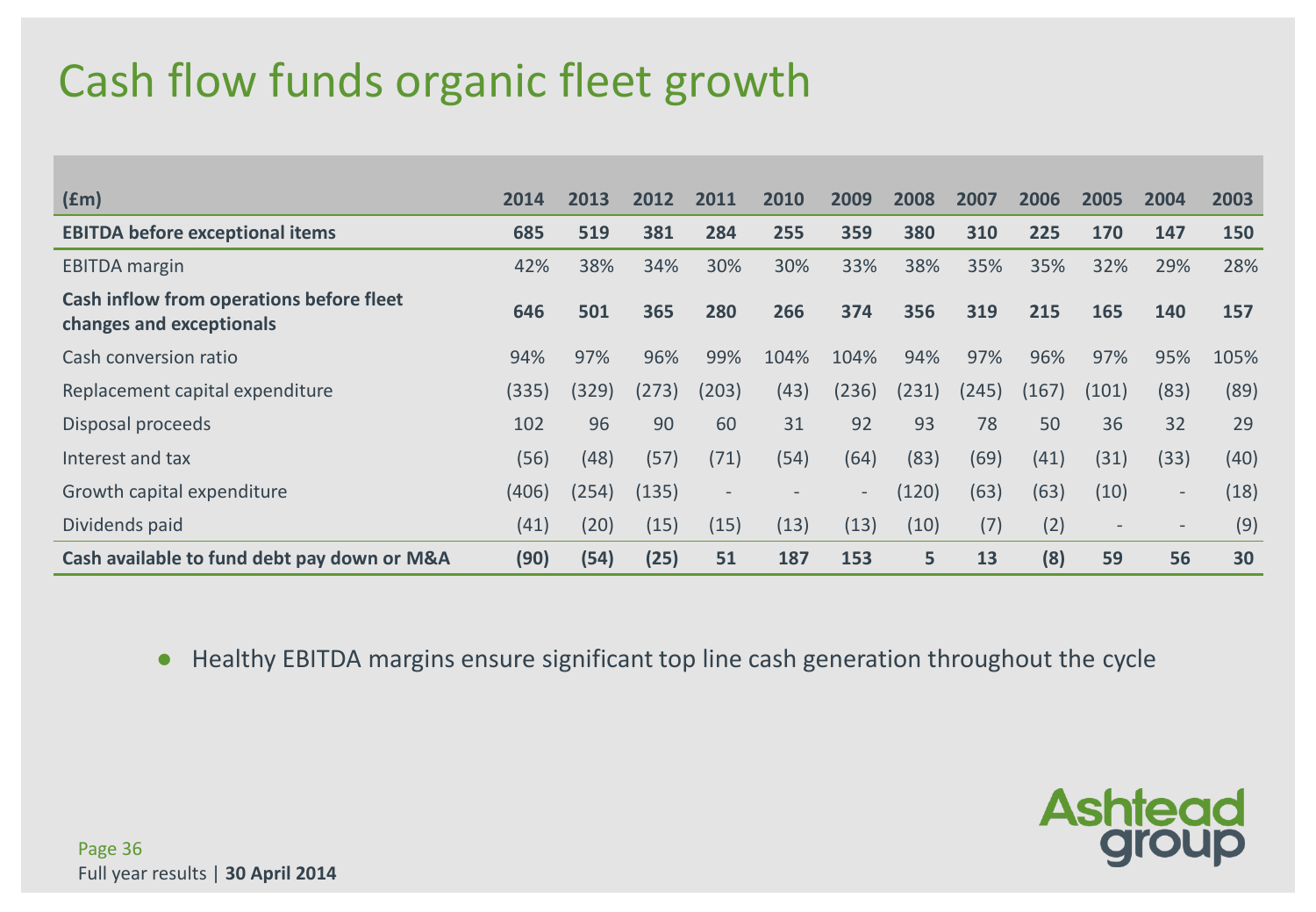## \$916m of availability at 30 April 2014



Borrowing base reflects July 2013 asset values



Page 37 Full year results | **30 April 2014**